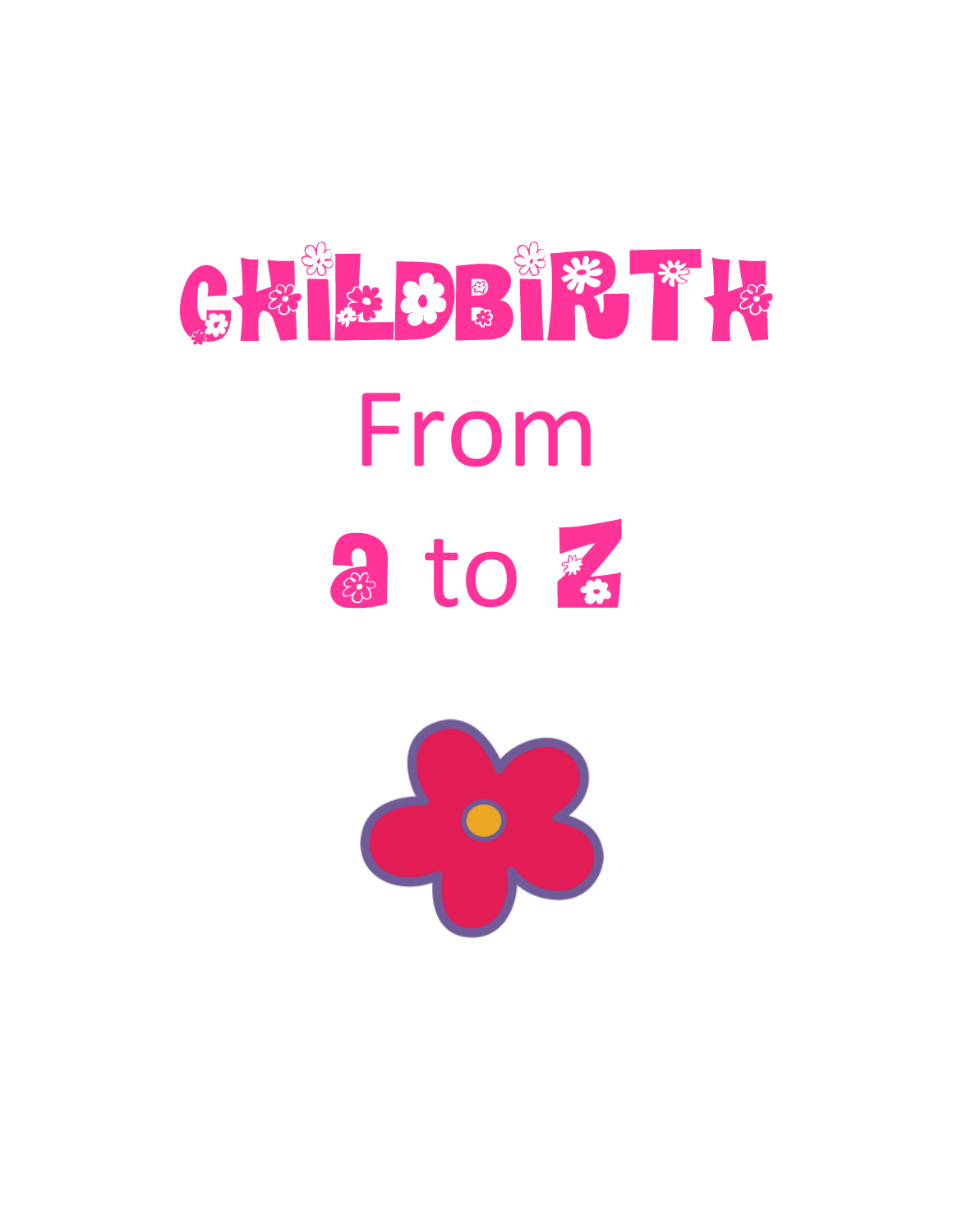## Table of Contents

- 2. Anticipate the Arrival
- 3. Bags are Packed
- 4. Choosing Your Coach
- 5. Danger Signs
- 6. Expect the Unexpected
- 7. False Labor
- 8. Going to the Hospital
- 9. How Does Labor Feel?
- 10. Investigate your own Birth
- 11. Just Relax
- 12. Know your Birth Plan
- 13. Labor Begins
- 14. Medications
- 15. Normal Procedures
- 16. Opening the Cervix
- 17. Positions & Presentations
- 18. Quite a Workout!
- 19. Remember to Breathe
- 20. Stages of Labor
- 21. Time to meet your baby
- 22. Uterus Following Delivery
- 23. Very Long Days
- 24. What is Postpartum
- 25. eXercise after 6 weeks
- 26. Your support system
- 27. Zero in on Baby's needs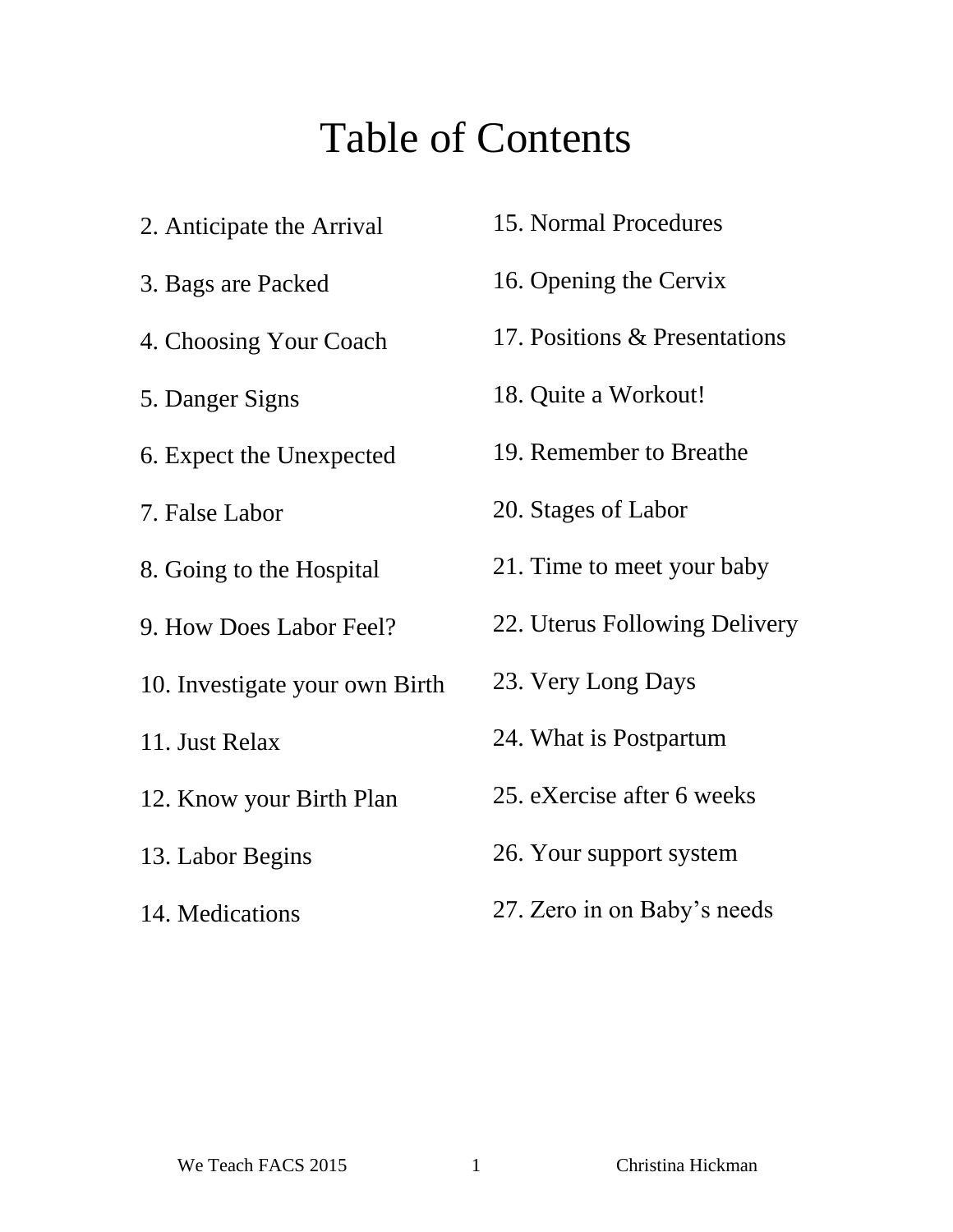

You've been waiting to meet your baby for months and time seems to be going so slow. There are probably lots of things you want but only a few necessities you'll actually need for your infant!

Determine which of the following are needs and wants.

**Baby monitor** <sup>S</sup> Safety gate Breast pump Bottle warmer <sup>8</sup> Baby mittens <sup><sup>8</sup></sup> Pacifier <sup>\$</sup>Thermometer <sup>1</sup> Diaper pail Baby bathtub **Body wash B** Infant car seat Car seat toys **B** Jogging stroller Bouncer/ **Rocking chair** <sup>1</sup> Play yard  $\bigoplus$  High chair **<sup>●</sup>Spat mat B** Bassinet **Portable crib** Changing table **Fitted crib sheets** Crib bumper pads

Children's books **<sup>●</sup>** Photo albums Homecoming outfit Sleepers <sup>46</sup> Onesies **Socks** <sup>**St**</sup> Shoes **<sup>●</sup>** Burp cloths **\*** Hooded bath towels Baby gym **Thank you notes <sup>●●</sup>** Clothing hangers Convertible car seat Bottles and nipples Bottle brush **B** Rattles <sup>1</sup> Diaper bag **Wipes** Disposable diapers Cloth diapers Receiving blankets Waterproof crib pads **Baby blankets**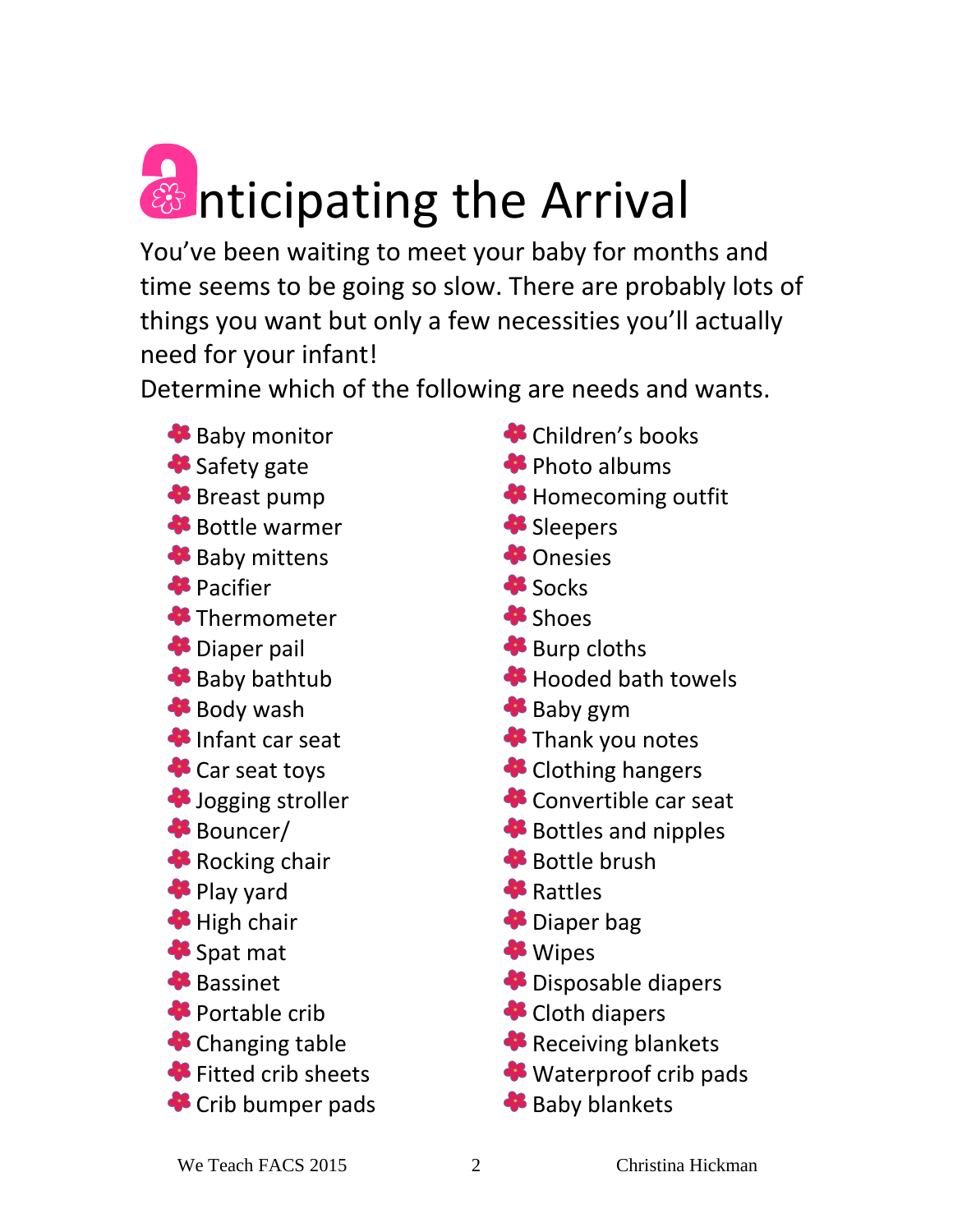# <sup>a</sup> ags are Packed

You should have your bag packed when you're in your 8<sup>th</sup> month of pregnancy. Some things you'll need during labor and other items after you have your baby.

#### **For Yourself**

- **Picture ID**
- **B** Insurance card
- **<sup>●●</sup>** Birth plan
- Bathrobe
- Book or magazine
- **Phone & charger**



- Comfort Items (favorite pillow, blanket, music)
- Cosmetics, hair items
- Toiletries- deodorant, lotion, tooth paste, tooth brush
- Comfortable clothes to wear home

#### **For Your Baby**

- Going-home outfit
- **B** Car seat

#### **For Your Coach**

- Camera, memory card & charger
- Cell phone & charger
- Comfortable shoes and clothes
- <sup>S</sup>Snacks
- Cash for vending machines and parking lot.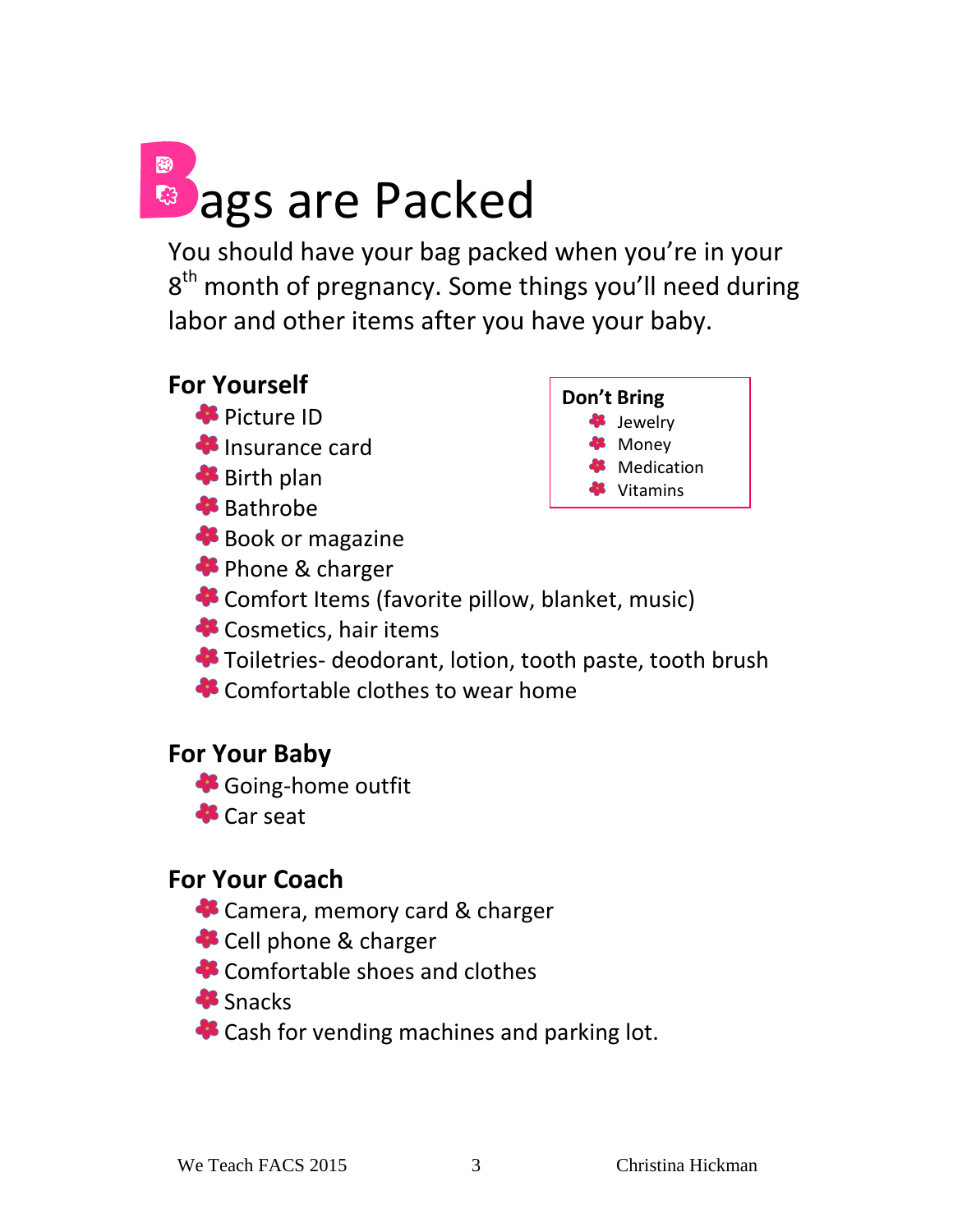

Throughout this pregnancy your partner has been anticipating the birth as much as you. He may even be as anxious as you, wondering how he'll manage his role as "coach". The labor and delivery staff will offer him suggestions on how to help you but here are some tips from Similac.com

- $\bullet$  Do your homework know signs of true labor, timing contractions, stages of childbirth and the birth plan.
- Know when to go the hospital will send you back home if it's too early so take her mind off the contractions until it's time to go.
- $\bullet$  Be patient labor and delivery can last 15 to 20 hours or more!
- K No wincing birth is a beautiful miracle not a horror movie!
- Swallow your pride she might vent and insult you but don't take it personally
- $\bullet$  It's not a roast she's feeling awkward and vulnerable so don't poke fun at her
- Careful with the camera documenting the delivery is great but careful with the angles & commentary.
- Don't forget to pack comfortable clothes, shaver and shaving cream, tooth brush, tooth paste, deodorant.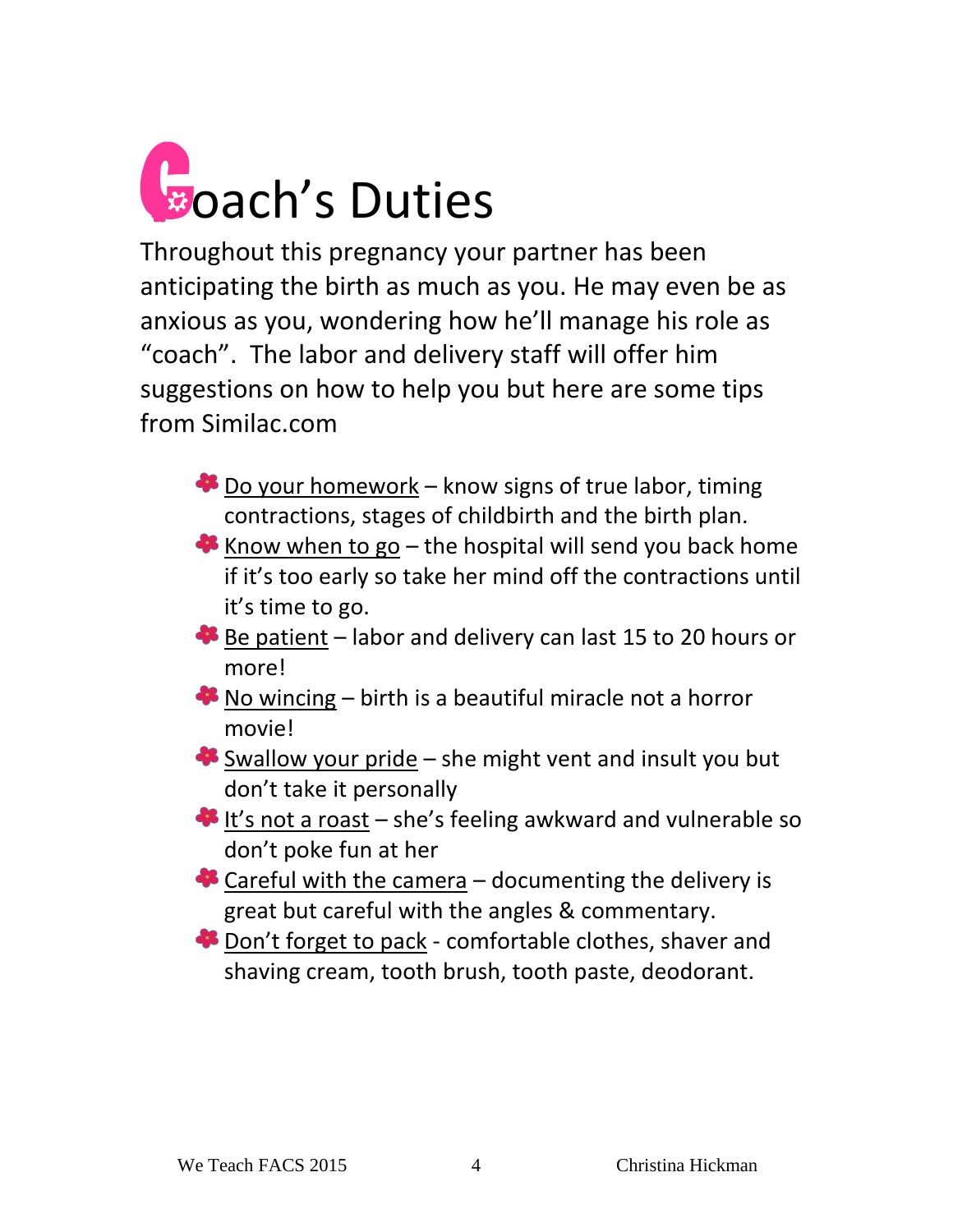

As you look forward to the end of your pregnancy always be aware of what is happening to your body. Contact your doctor if you have any of these symptoms.

- **Bloody discharge**
- Sudden gush of water
- Continued or recurring abdominal pain
- Severe headaches
- **B** Blurred vision
- Sudden weight gain
- **Reduced urination**
- Rise in blood pressure
- Chills or fever
- Swelling
- **<sup><sup>8</sup>** Pain</sup>
- Vaginal bleeding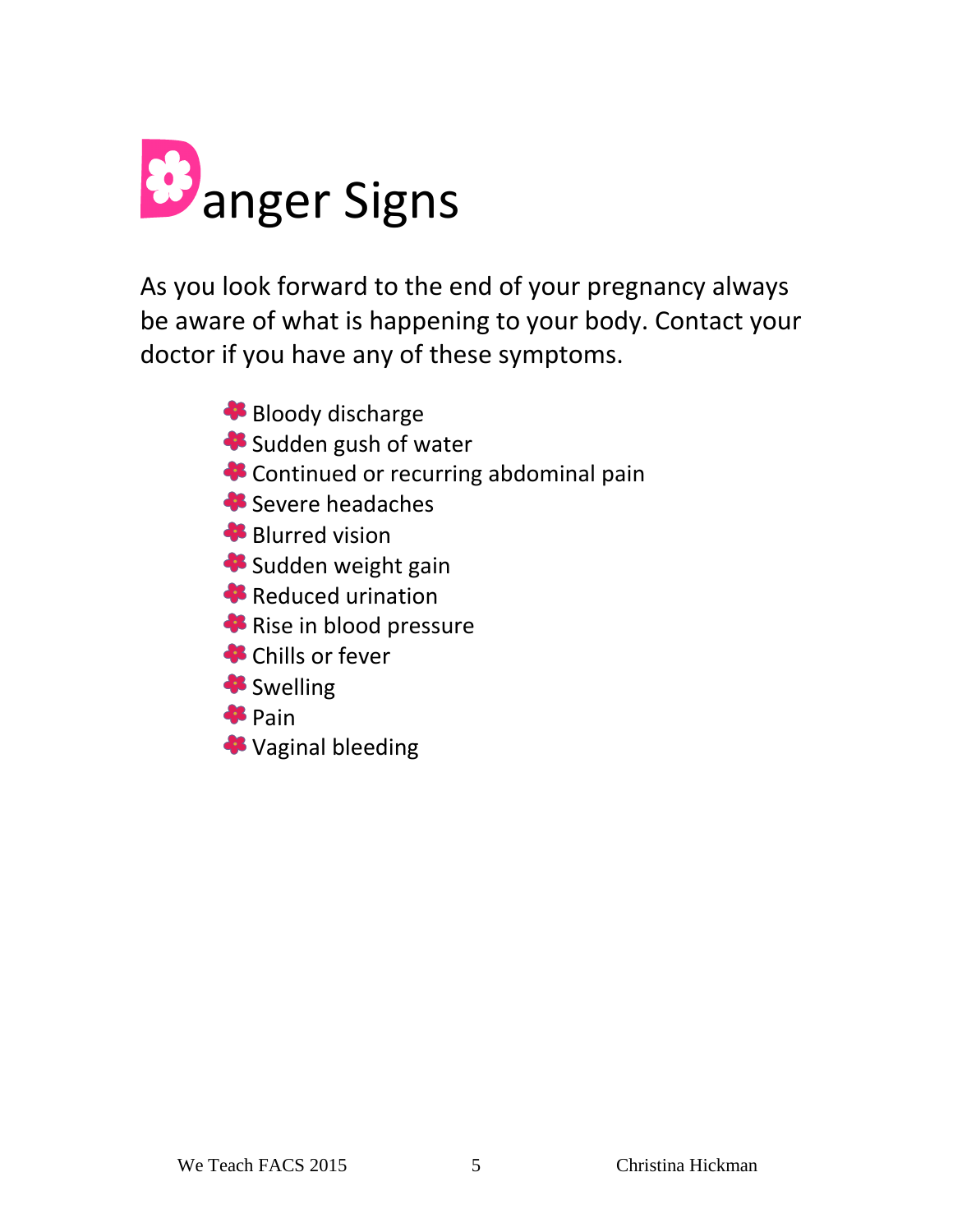

You've probably heard childbirth stories from several women. Just forget about their stories and concentrate on creating your own. No two women have the same birth experience nor will your future deliveries be just like the first!

There are so many variables you can't control, like…

- Which day you will deliver
- Whether you will have back labor or not
- How quickly the labor will start
- **If your water will break at home**
- If you'll end up being induced
- If you might experience pain even with an epidural
- If your labor is fast or slow
- If instruments will be used to deliver the baby
- If an episiotomy might be needed during birth
- **If you'll end up needing stitches**
- **If** If you'll need to have a C-Section

The only thing you can control about your birth experience is your willingness to Just let go and allow your story to be written.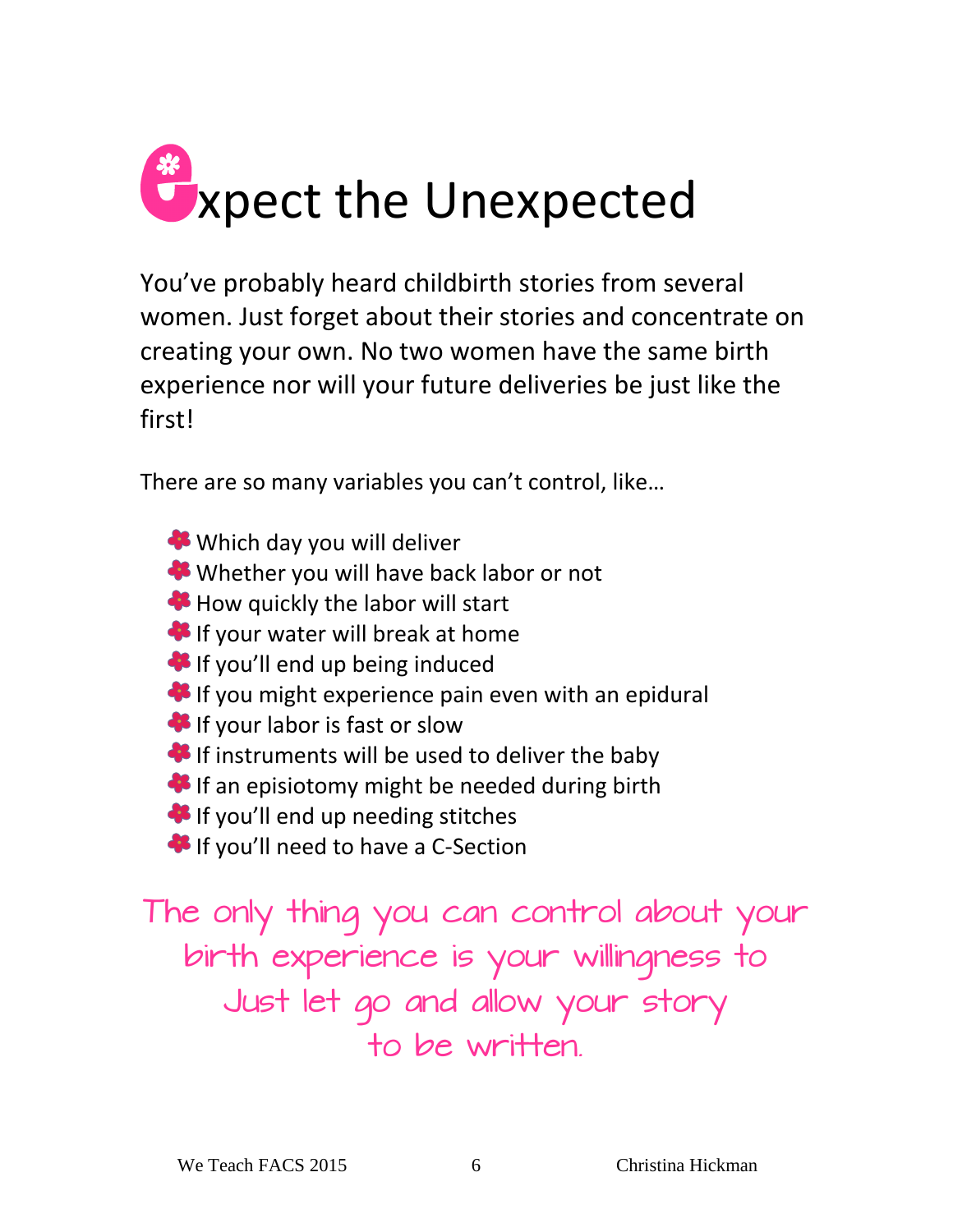

#### **FALSE LABOR**

 $\bullet$  No bloody show **Membranes are intact** Contractions are up front and up high <sup>8</sup> No progression in timing or intensity Contractions stop when you walk No cervical changes

#### **TRUE LABOR**

- Loss of mucus plug
- Rupture of membrane
- Low dull backache below waistline
- Rhythmic, regular pattern
- **Pelvic pressure**
- Contractions get stronger, longer and closer together
- Walking make contractions stronger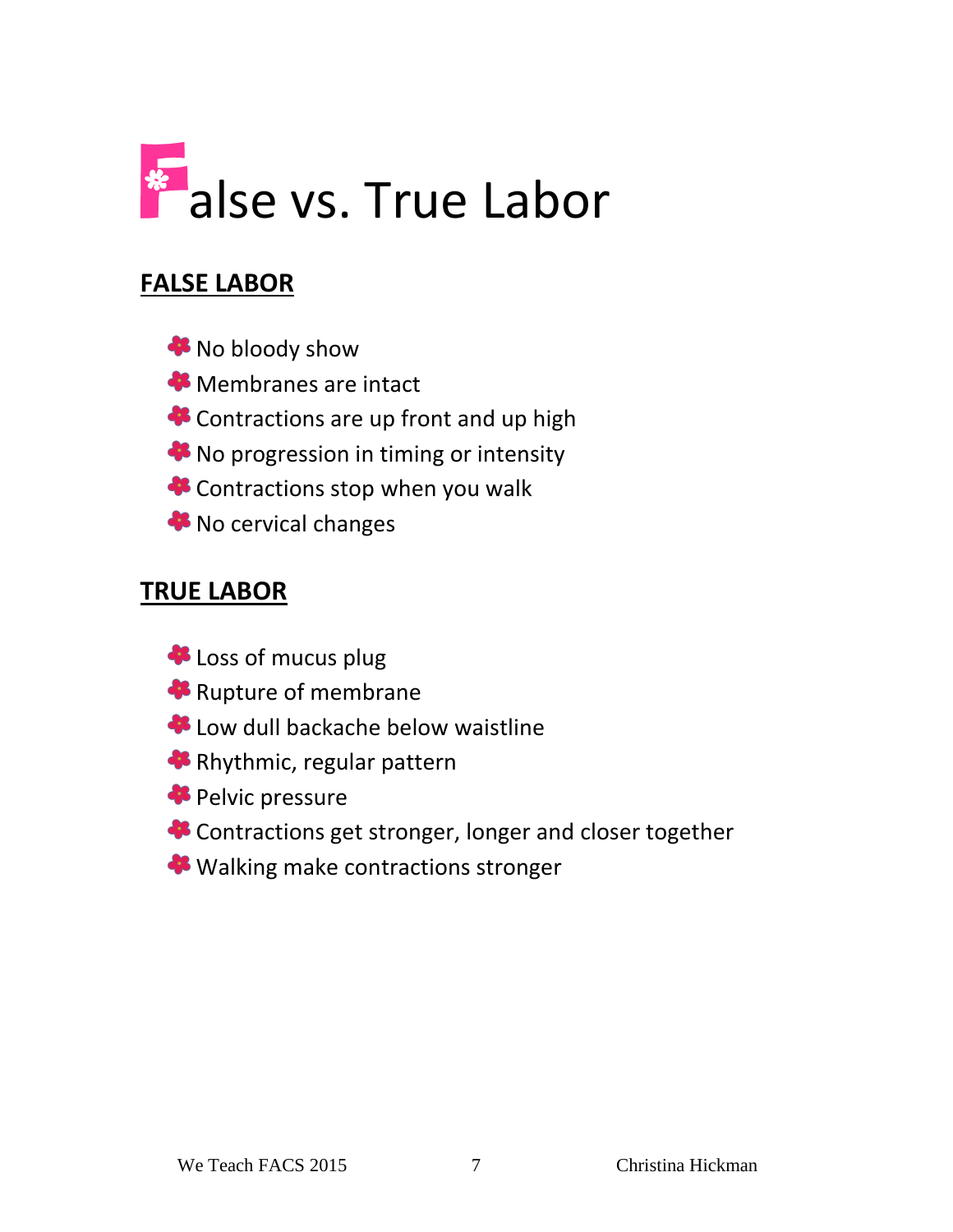

Contact your obstetrician and/or doula when you are in labor for further instructions. When it's time to go to the hospital:

Use your GPS if the area if the is unfamiliar Take your packed bags **Take your Pre-Admission Packet (if you have one) B** Photo ID

Admitting procedures are about the same in most hospitals. You may already have a packet with instructions but the basic routine is:

- Check in at Admissions Desk which should be visible from the main entrance.
- You will be directed to the Labor & Delivery area and placed in a room.
- You'll put on your hospital gown and get comfortable
- An IV will be started for fluids during labor
- Your vitals will be taken
- A fetal monitor will be strapped around your waist
- Staff will ask you a lot of questions to fill out medical history.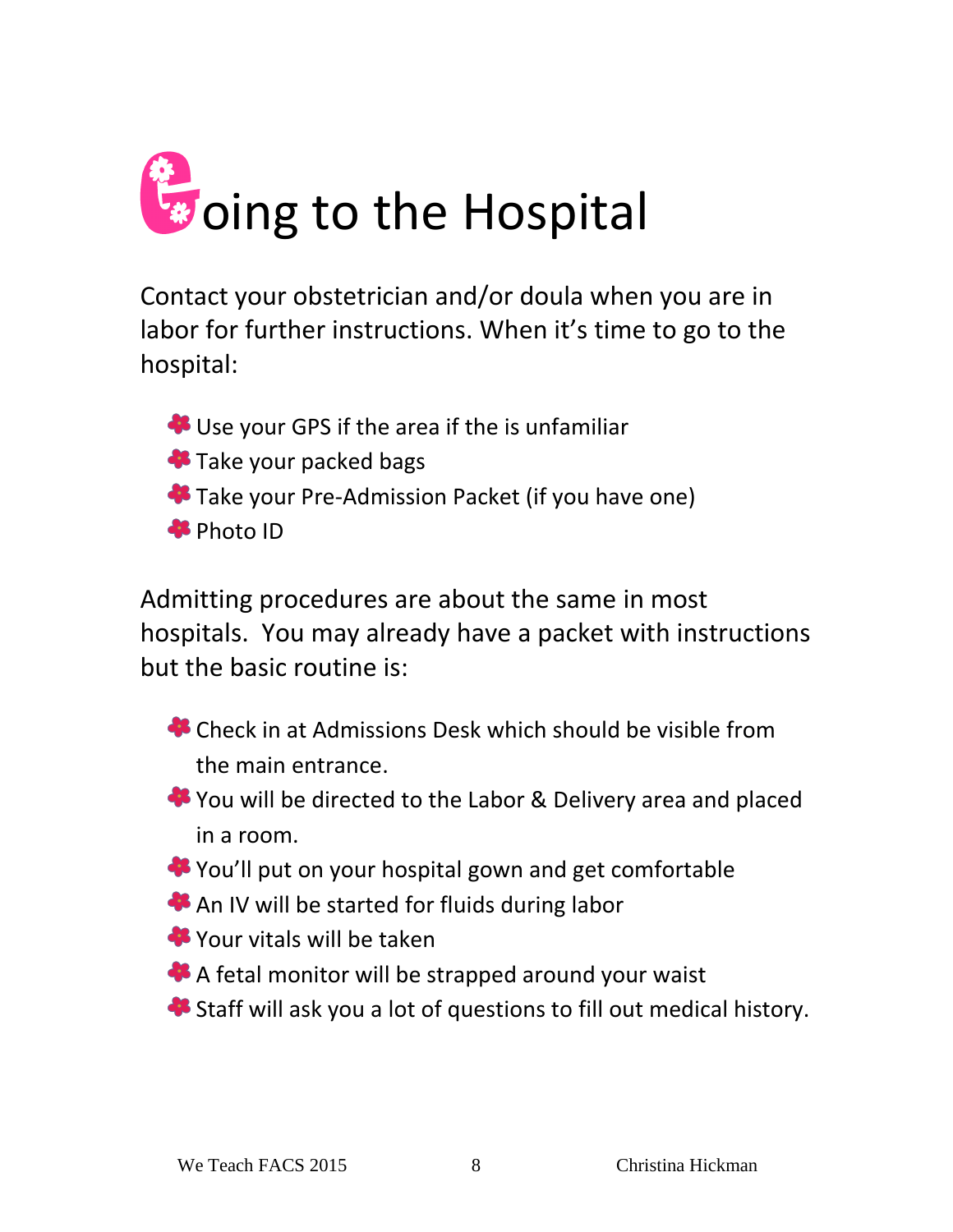

During pregnancy you've become use to Braxton-Hicks, when it feels like the baby is balling up and your uterus is hard like a basketball. This is your uterus working out and getting ready for the big day!

Most women are very concerned about the pain caused by contractions. Pain can be different for each woman. Think about how differently two people respond to the same injury. Some people are normally very tolerant of pain and others are more sensitive.

Other emotions and feelings women experience

**B** Excited **A** Afraid **Confused <sup>8</sup>** Quiet **\*** Hopeful **S** Nervous **B** Restless <sup>1</sup> Nauseous <sup>**<sup>8</sup>** Shaking</sup> **\*** Tired **S**Frustrated Grouchy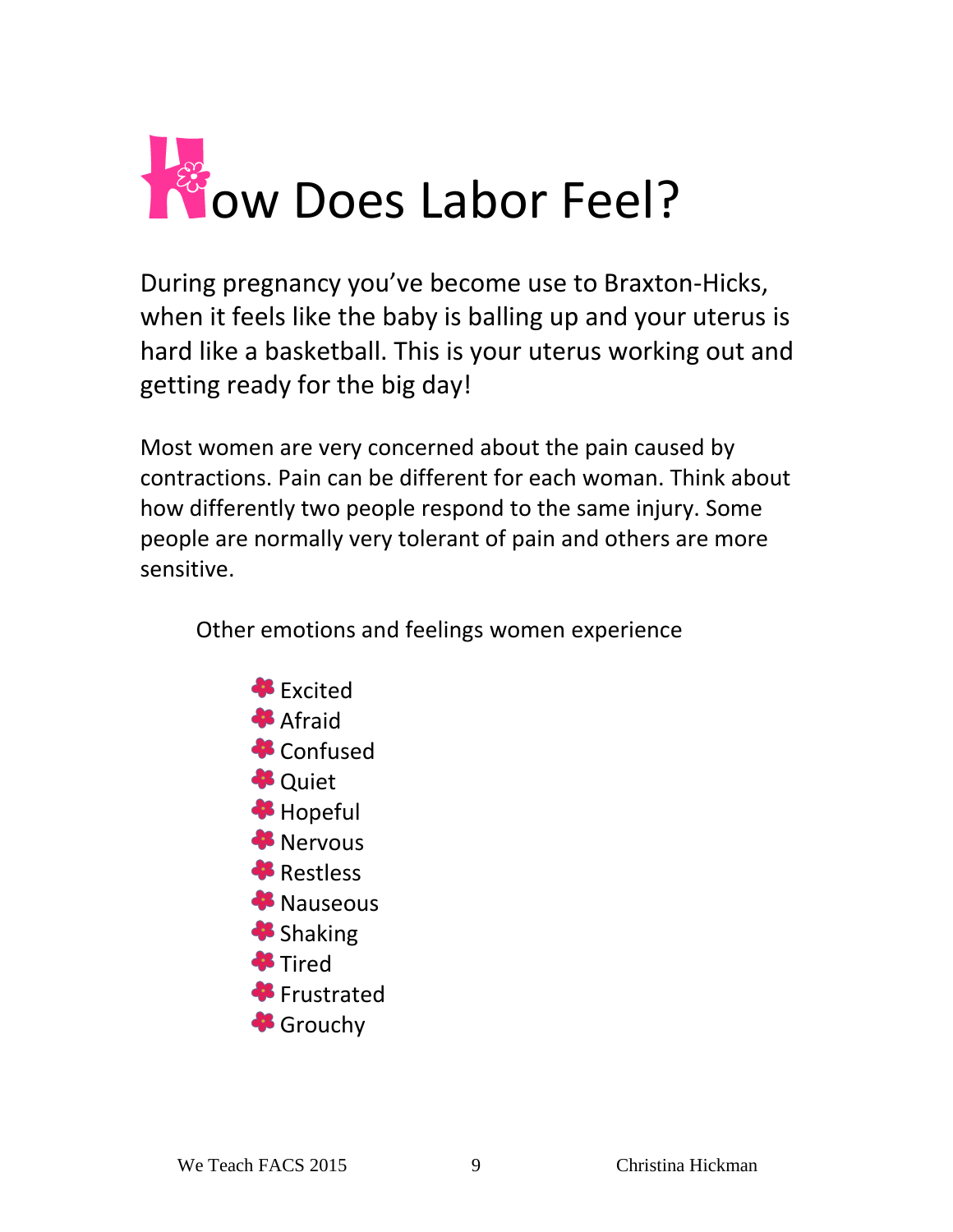# <u>ee</u> nvestigate your own birth

It might help you feel more empowered to know the details about your own birth. Ask your parents and other family members these questions to refresh their memories:

- What was mom doing when labor began?
- How did she know she was in labor?
- Who took mom to the hospital?
- Was mom afraid of labor?
- Are you the first born?
- Who stayed with mom during labor & delivery?
- Where were you born, what time of day?
- How long was mom in labor?
- Did mom have natural childbirth or medication?
- What did everyone do the moment you were born?
- Did mom hold you right after birth?
- How much did you weight?
- **How long were you?**
- Were there any medical issues with you or mom?
- How did they come up with your name?
- Were you breast-fed?
- What are some things that are done differently today than when you were born?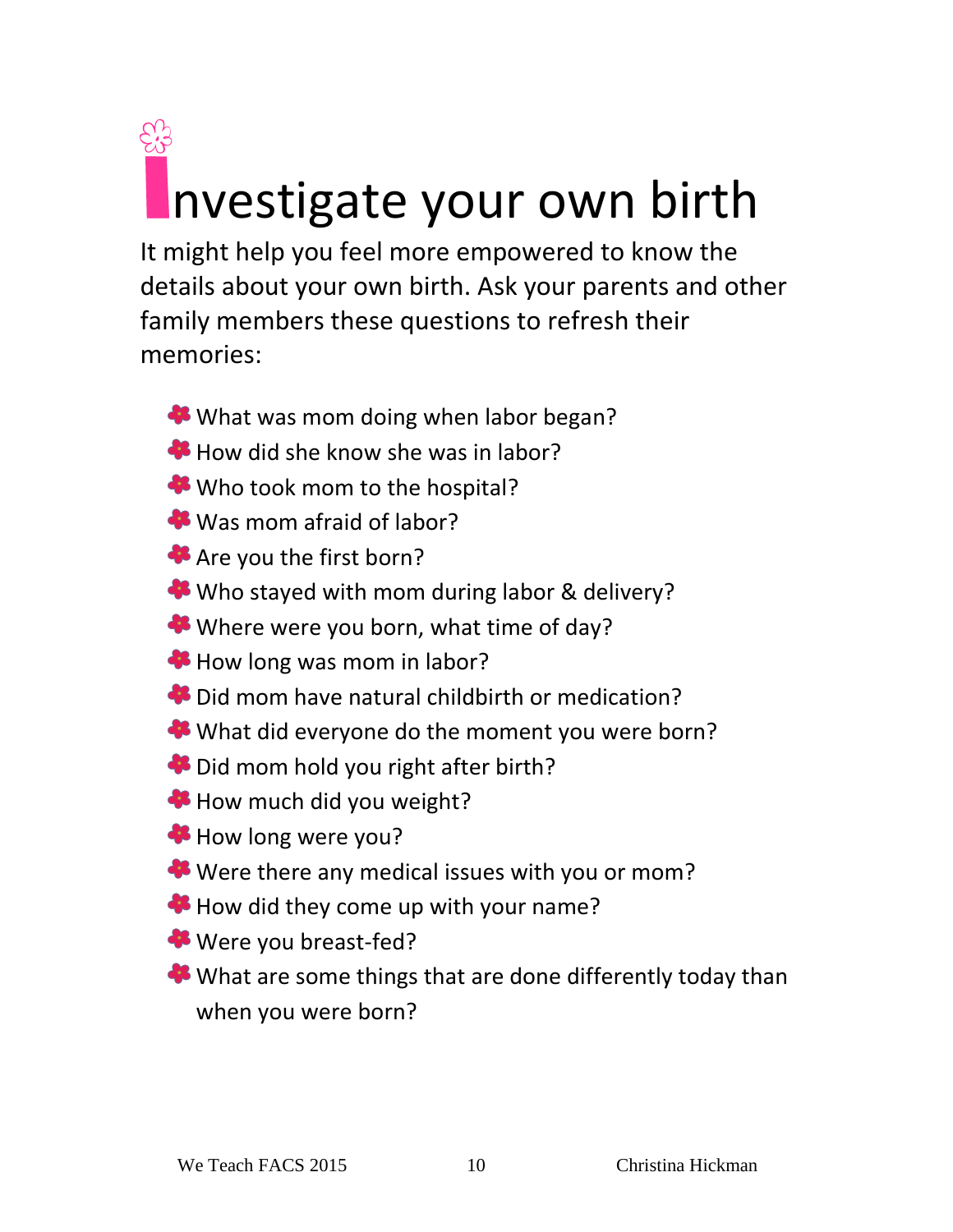

It's important to let go of tension and completely relax your body during labor. The only muscle that should be contracting is the uterus and if you can't relax the rest of your body you make labor that much harder.

*Try this and see why tension can make labor harder:*

- 1. Pull your legs up to your chest and grab them with your hands.
- 2. Tighten the muscles in your arms and legs
- 3. Curl your head and shoulders forward
- 4. Scrunch up your face
- 5. Stay in this position, hold your breath, slowly count to 10
- 6. Let go and relax.

*How did that feel? Did it hurt? Are you exhausted? Think about doing this all day long! Relaxing will keep your body from getting too tired.* Practice Relaxation Every Day!

- Get in a comfortable position, sitting or lying on your side
- Close your eyes, block out any noise
- Breathe slowly and deeply until you feel relaxed
- Beginning with the head, scrunch your face for the count of 5, release
- Shrug your shoulders, hold for the count of 5, release
- **Make a fist with your left hand while tightening your arm** muscles, hold for the count of 5, release. Repeat on right.
- Tighten the abdominal muscles, count to 5, release
- Tighten the pelvic floor muscles, count to 5, release.
- Tighten the muscles in the left leg, hold for the count of 5, release. Repeat on right leg.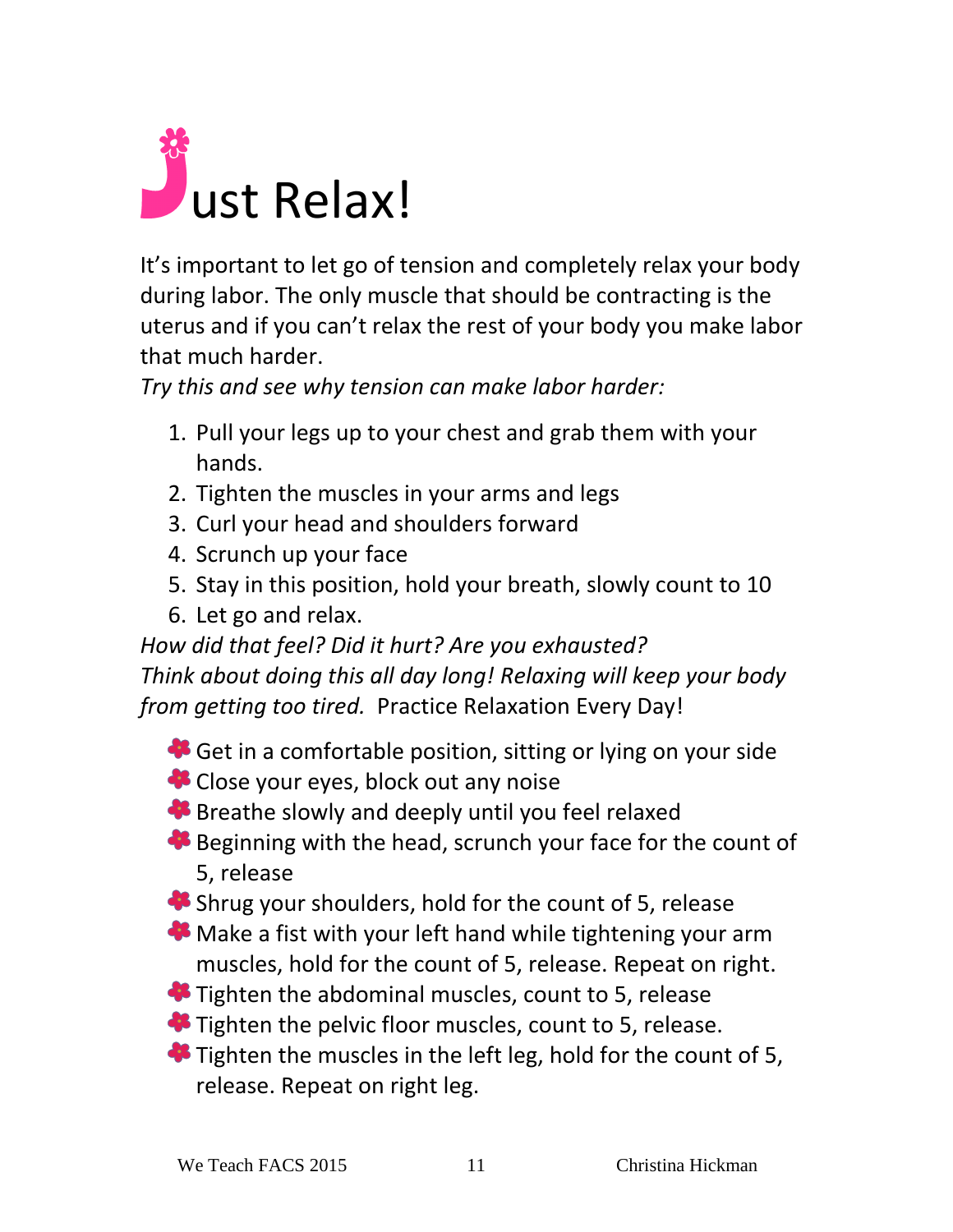

A Birth Plan is an actual document you can fill out and then discuss with your coach and obstetrician. The whole point is for you to make your childbirth preferences clear to everyone. Your coach is then able to speak up for you and make sure things happen the way you'd like. You must remember to be flexible because there are so many variables that can happen during birth.

The basic information to consider:

How do you want to handle pain relief? Who do you want to have with you during childbirth? What birthing position do you hope to use? Does your coach want to cut the umbilical cord? **Do you want your newborn placed on your stomach?** Do you want to nurse the baby within the first hour? **B** Do you want the room quiet and lighting to be dimmed? **B** Do you want everyone to sing Happy Birthday?

> There are many forms online that you can print out or your provider may provide a worksheet.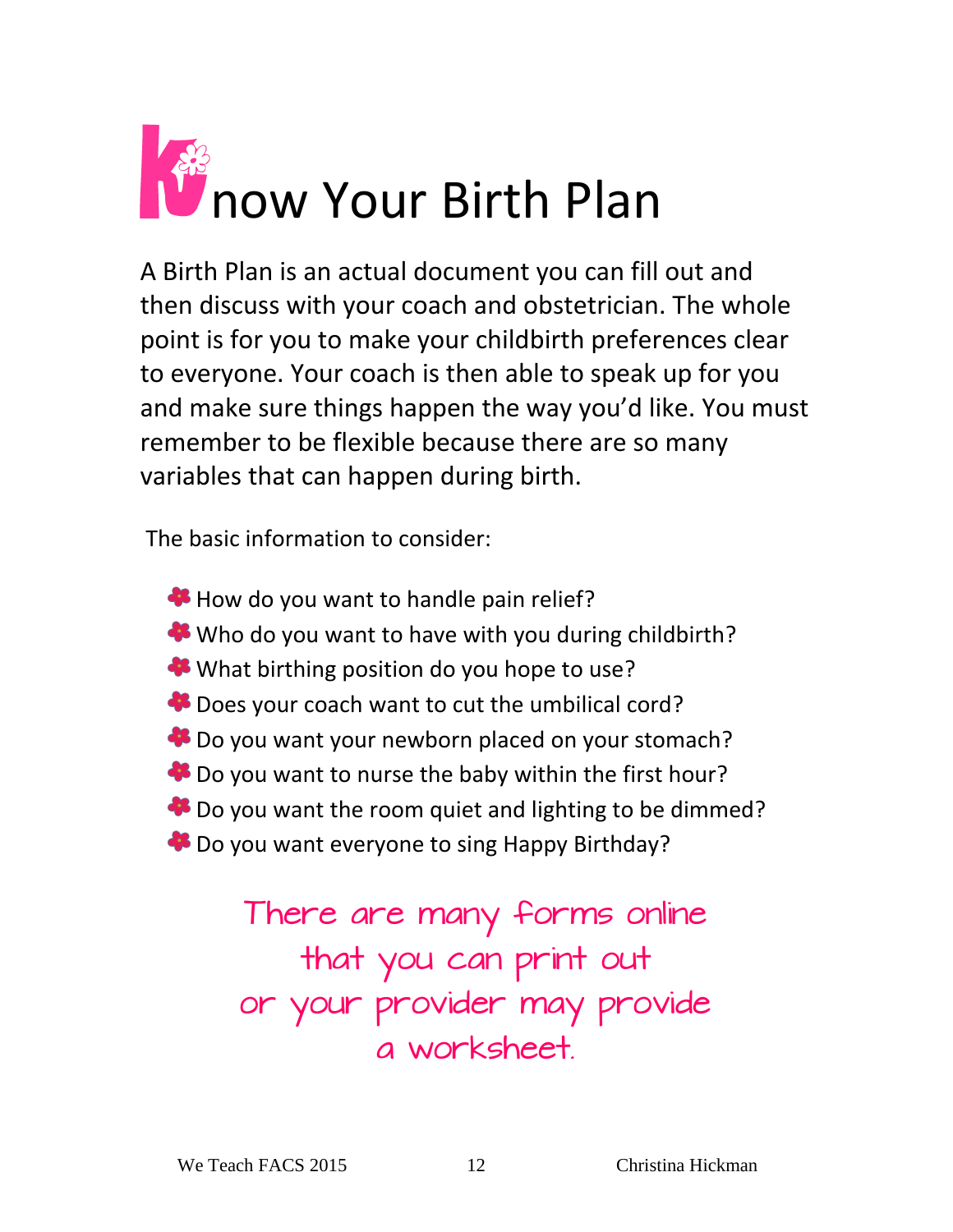

The uterus is like a balloon and the cervix is the opening. The purpose of each contraction is to open the cervix to 10 centimeters over the course of 8-15 hours.



There are 3 levels of labor before pushing begins.

 $\blacktriangleright$  Early Labor 0 cm – 4 cm

Contraction may start slowly and randomly with the contractions occurring 5 – 30 minutes apart. During early labor you can maintain normal activity and just relax. Eat and drink very lightly. Stay comfortable, time the contractions and let your provider know. *Takes 8 – 10 hours*

Active Labor 4cm – 8 cm

During active labor contraction are 2 – 5 minutes apart. You can rely on breathing techniques to get through each contraction. Have a focal point to look at, keep your eyes open so your mind is on the object not the pain. *Takes 3 – 4 hours*

Transition 8 $cm - 10$  cm

Contractions are closer together and the cervix dilates to 10 centimeters in a short amount of time. *Takes 15 minutes – 1 hour*

Review: False vs. True Labor and Going to the Hospital in this booklet

We Teach FACS 2015 13 Christina Hickman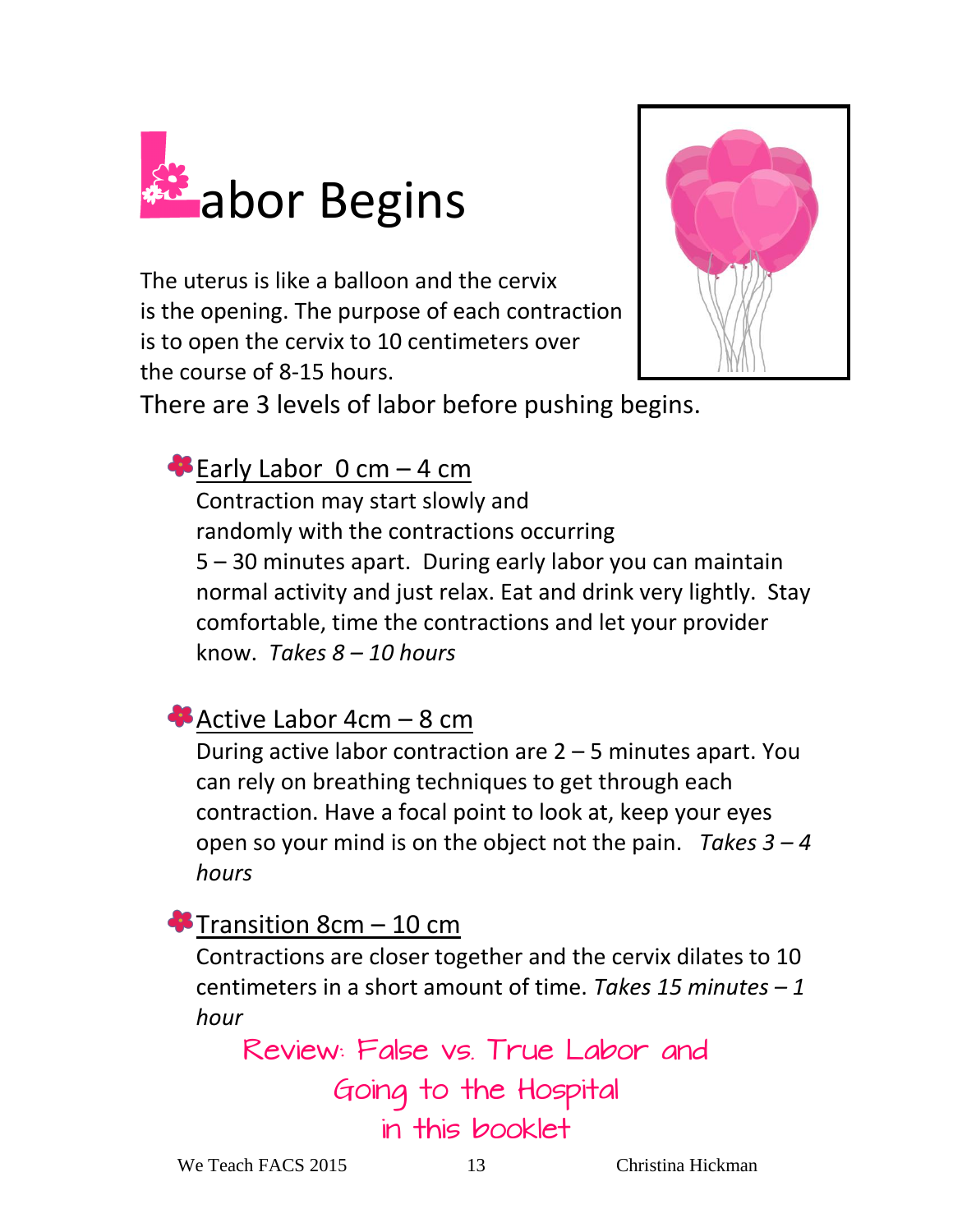

Many women in the United States prefer to use some type of pain medication, most commonly an epidural. Some women make that decision weeks before giving birth and others want to see how they cope once labor begins.

There are several options:

Systemic medications

- Narcotics will dull your pain but won't eliminate it
- **Tranquilizers reduce anxiety or nausea to relax you**
- Will make you and baby sleepy

Epidural

- **Medication given around the spinal cord area**
- Delivers pain relief to the lower part of your body
- Takes 10 to 20 minutes to take effect but lasts continuously

Spinal Block

Injected into the spinal cord one time and will only last a few hours.

Epidurals and Spinals are usually administered during active labor when you are 4 - 5 centimeters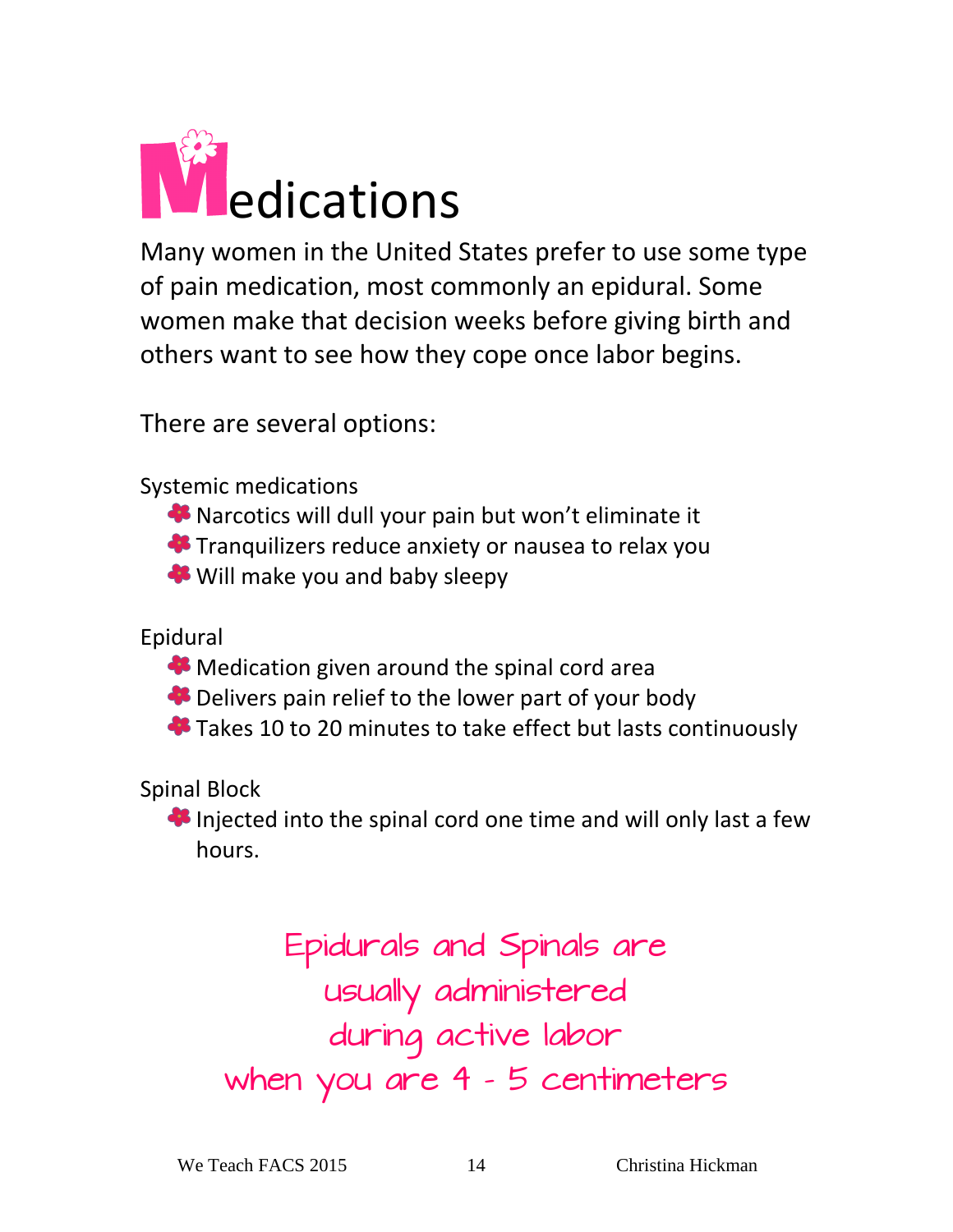

Studies show that labor goes better for women who are informed about the events and procedures of childbirth. Remember, you're not the first woman to ever give birth. This is an act that women have been experiencing for thousands of years. Be familiar with these terms and procedures.

You might have your labor induced:

- Strip the membrane by gently separating the amniotic sac from the uterus.
- Soften the cervix with hormones
- Induction of labor with Pitocin through your IV
- Artificial rupturing of amniotic sac or break the bag of water

Other normal events that may happen:

Nausea and vomiting are normal during labor You will probably poop while pushing out baby You might push for a long time **Pain relief may not take all the pain away** Forceps or vacuum extraction may be used to deliver baby Episiotomy may be made to avoid tearing the perineum Involuntary shaking or shivering is normal after delivery Crying, feeling happy, proud and exhausted are all normal

### Giving birth is an amazing act of courage!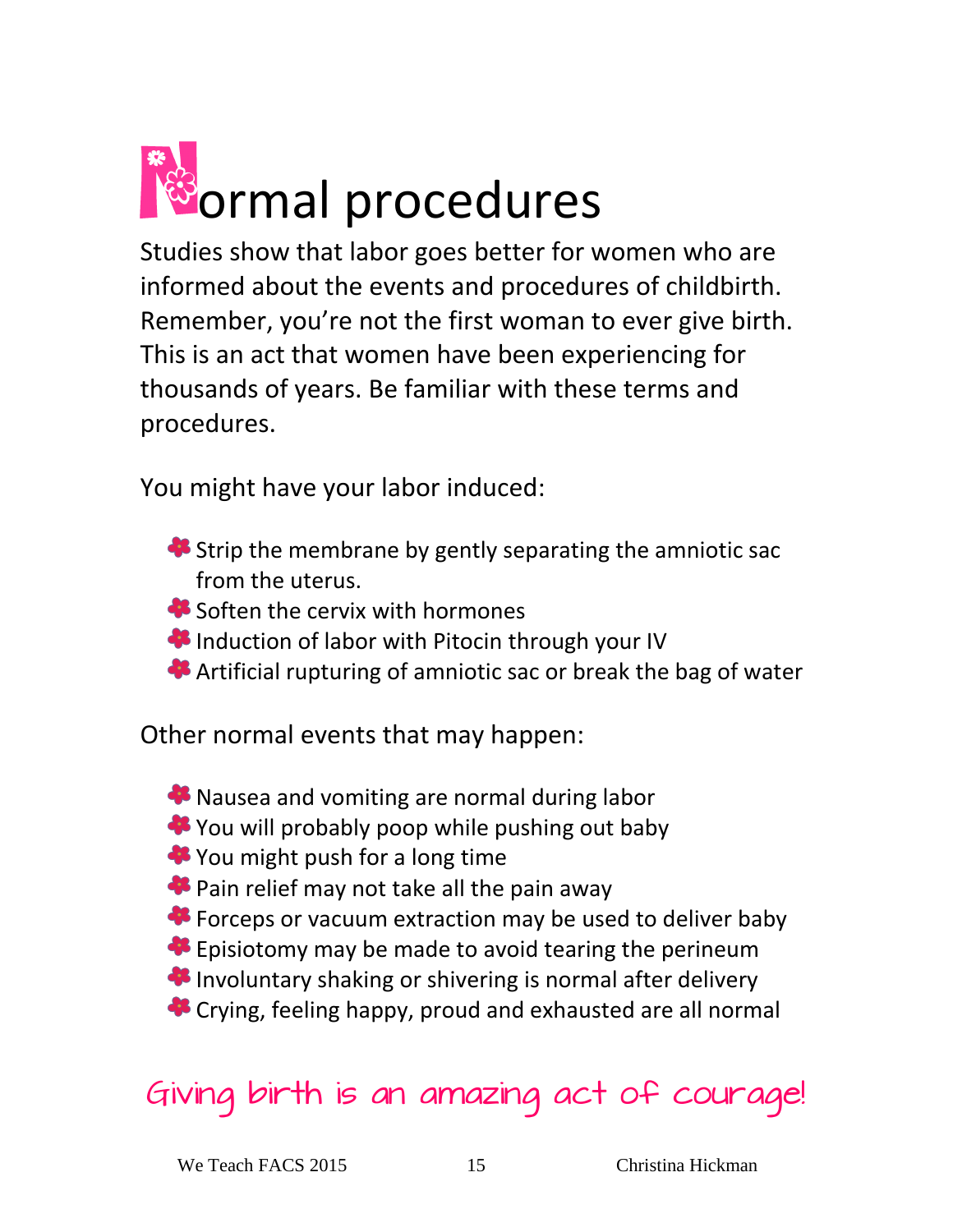

The cervix is a short tunnel that connects your uterus to your vagina. You might be dilated 1 -3 centimeters a week or two before labor even starts without feeling a thing.

Here are some examples of the  $1 - 10$  centimeters



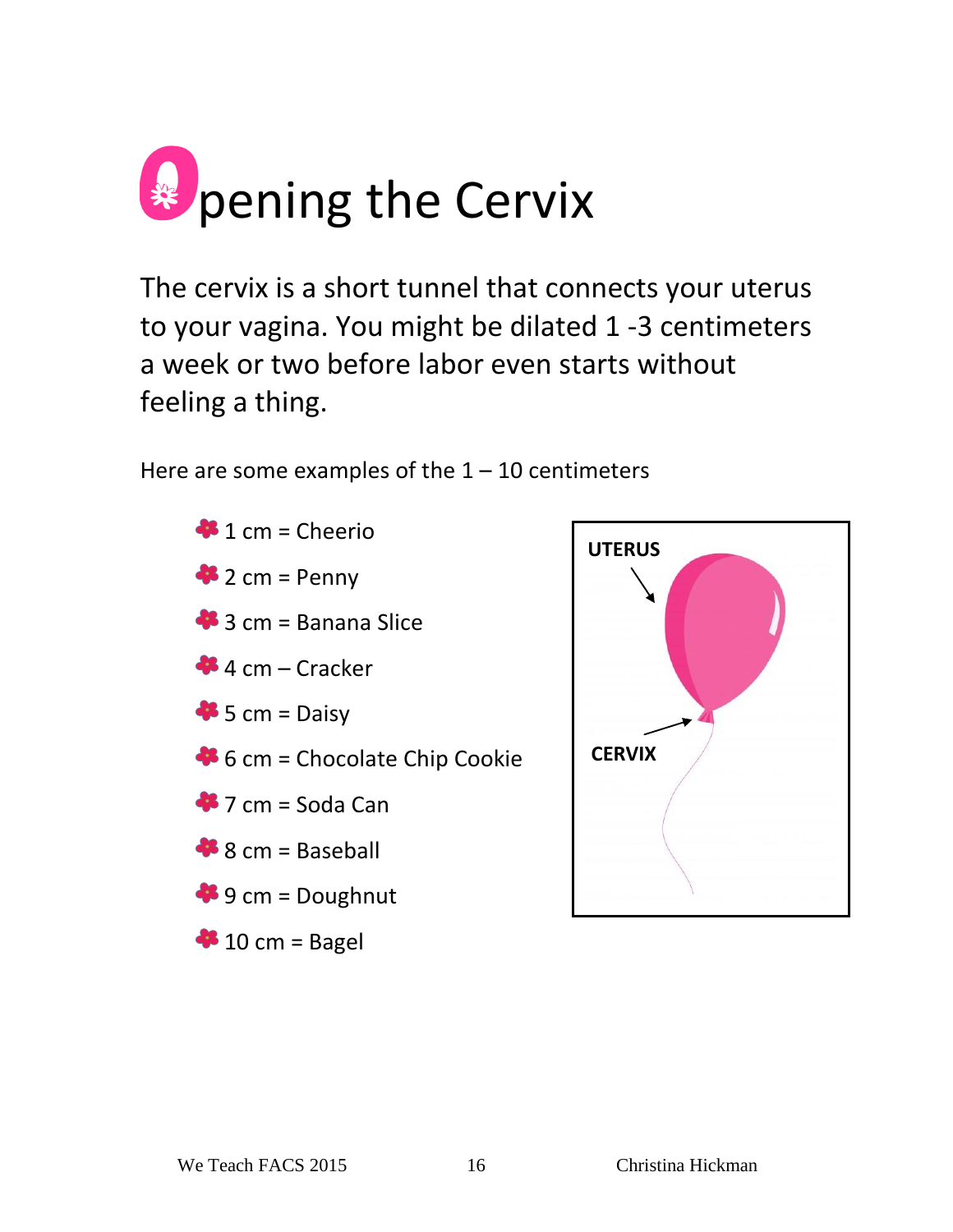

Position refers to which direction the baby is facing. Rearward means the baby's face is toward your back. Forward means the baby is face up.

Presentation refers to which part of the baby's body will come through the birth canal first.

Most common and safest:

**B** Head first

- **←** Facing down
- Face and body angled toward the right or left
- <sup>1</sup> Chin tucked in
- Arms folded across the chest

Abnormal Presentation

Face or brow first (head is bent back) **Breech or butt first** Shoulder first **Arm** first

If babies cannot correct themselves then instruments may be used to help deliver or a cesarean section is needed.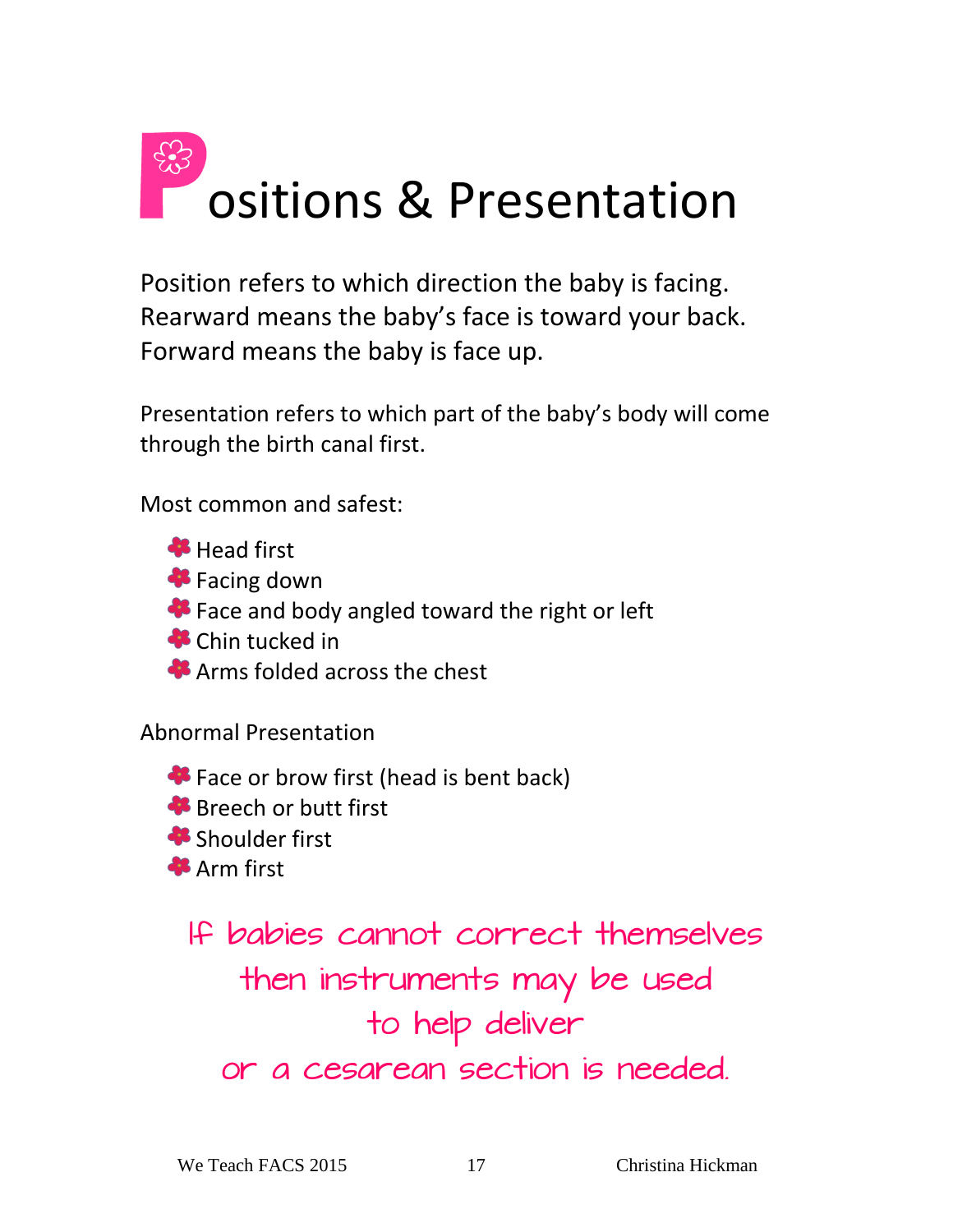

It takes a lot of energy to endure the hours of contractions and delivering a baby by pushing until you just can't push anymore – that's why they call it LABOR!

Hopefully, you've been staying fit by exercising and walking throughout your pregnancy. Building up your strength will help you with physical endurance needed for childbirth and the length of your recovery will also benefit.

You can continue just about all physical activities and exercises but check with your doctor first.

The only thing you probably shouldn't play is contact sports!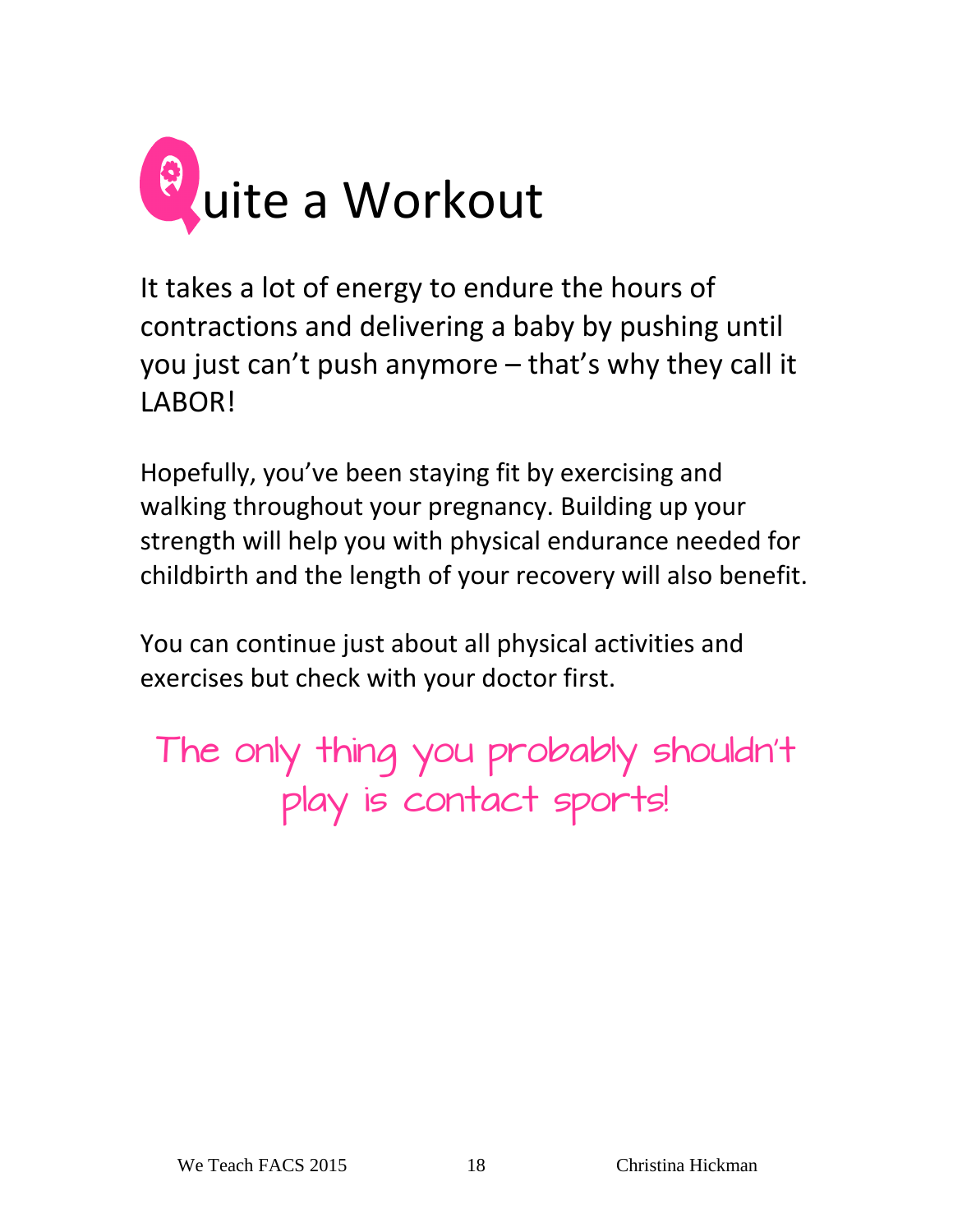

All people who are coping with pain, discomfort or anxiety use breathing technique to get the focus off the pain.

Helps you stay more relaxed during contractions

- The steady rhythm is calming during labor
- **Make you feel like you're in control**
- Increases oxygen for you and baby

During labor try to visualize the cervix as a flower; starting as a small bud that opens gradually with each contraction.

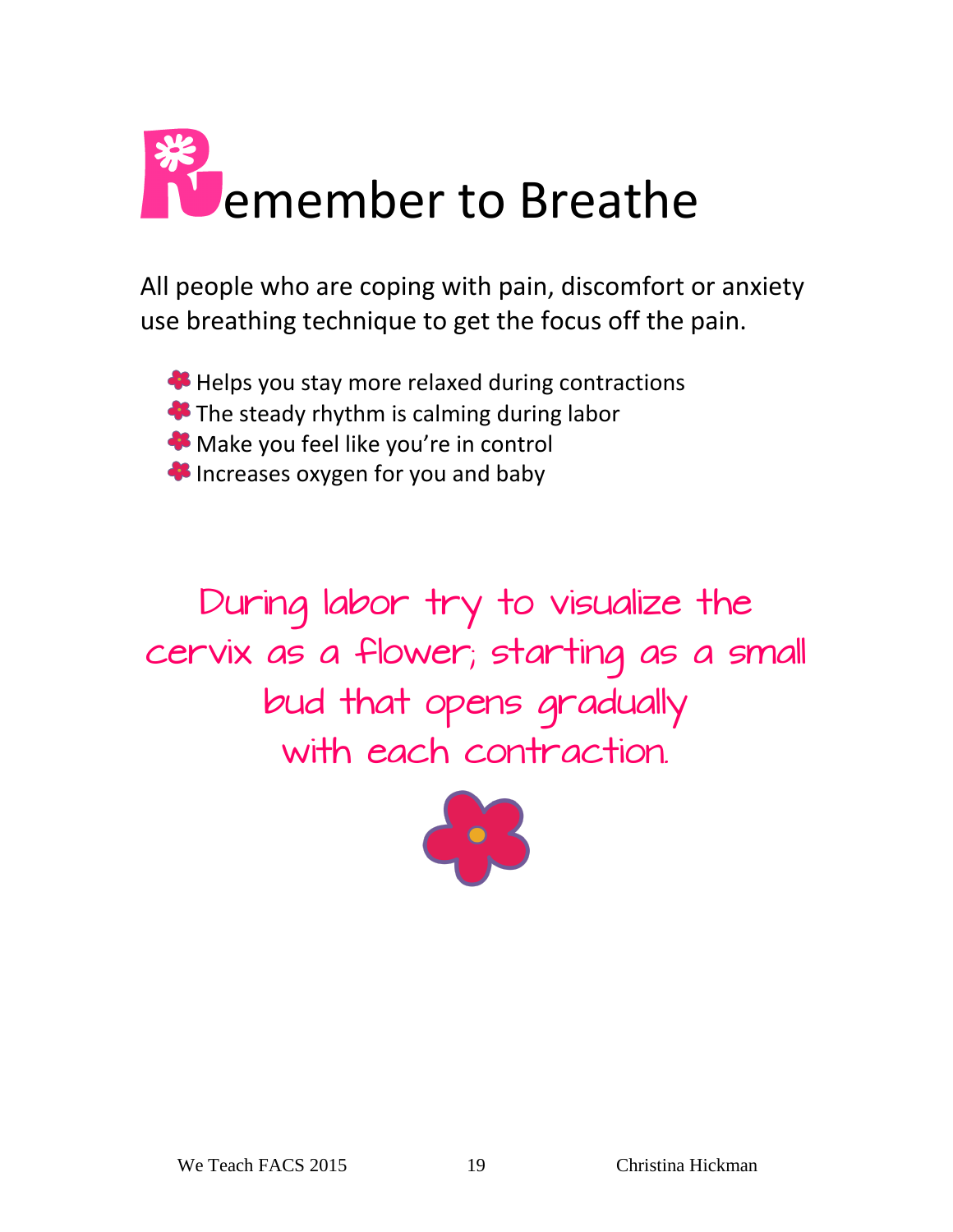

There are 3 stages of childbirth:

 $\bullet$  Phase 1 – Contractions will dilate the cervix from

0 – 10 centimeters in 3 stages:

1. Early Labor

2. Active Labor

3. Transition

**Phase 2 – Push the baby out** 

You will take very deep breaths and with your chin on your chest you will bear down for as long as you can during contractions. Baby will move down the birth canal until it's delivered. Women can push between 15 minutes and 2 hours.

 $\bullet$  Phase 3 – Delivery of placenta

You will continue to have mild contractions and when the doctor is ready you will give a small push to deliver the placenta. This takes between 5 – 20 minutes.

> Congratulations! Welcome to Motherhood!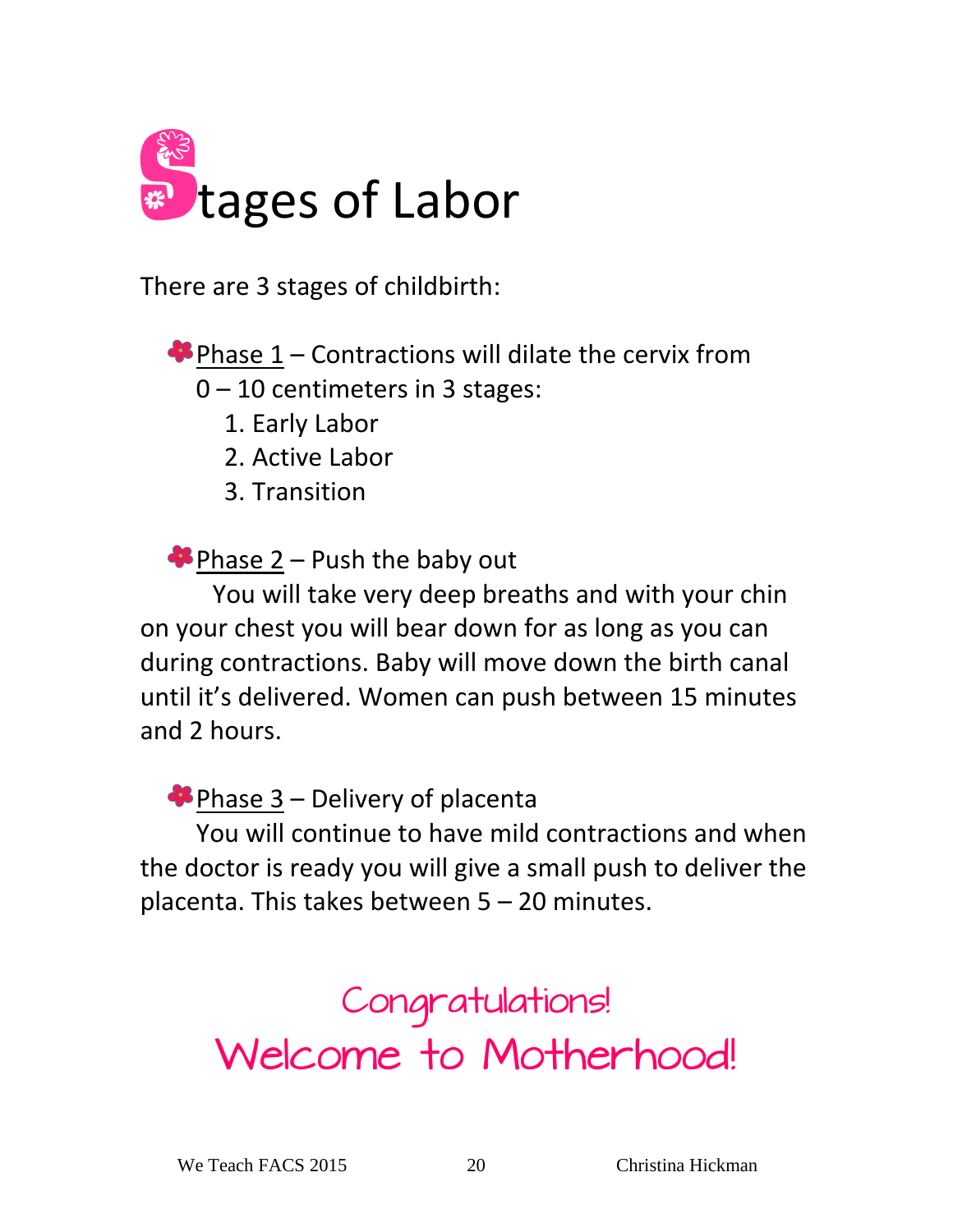

There will be several medical procedures right after your baby is born.

Suctioning to clear airways

Cord clamped

**B** Identification Band

APGAR Score done at 1 minute and again at 5 minutes. (Breathing effort, heart rate, muscle tone, reflexes, skin color)

**<sup>●●</sup>** Weighed and measured

When you get to hold your baby for the first time it will be a magical moment. Bonding means falling in love but it's not going to be like any other love you've felt before. You will count the tiny fingers and toes. Rub your hand over the soft tufts of hair and gaze into his or her eyes.

You may notice:

- The head is large, about one quarter of the total body length
- Head may be misshapen, molded in the birth canal
- Eyes are dark blue and may seem cross-eyed
- Nose is small and flat
- Skin is pinkish purple
- **Face is puffy and swollen**
- Both boys and girls have swollen breast and genitals
- You can nurse your baby right away if you choose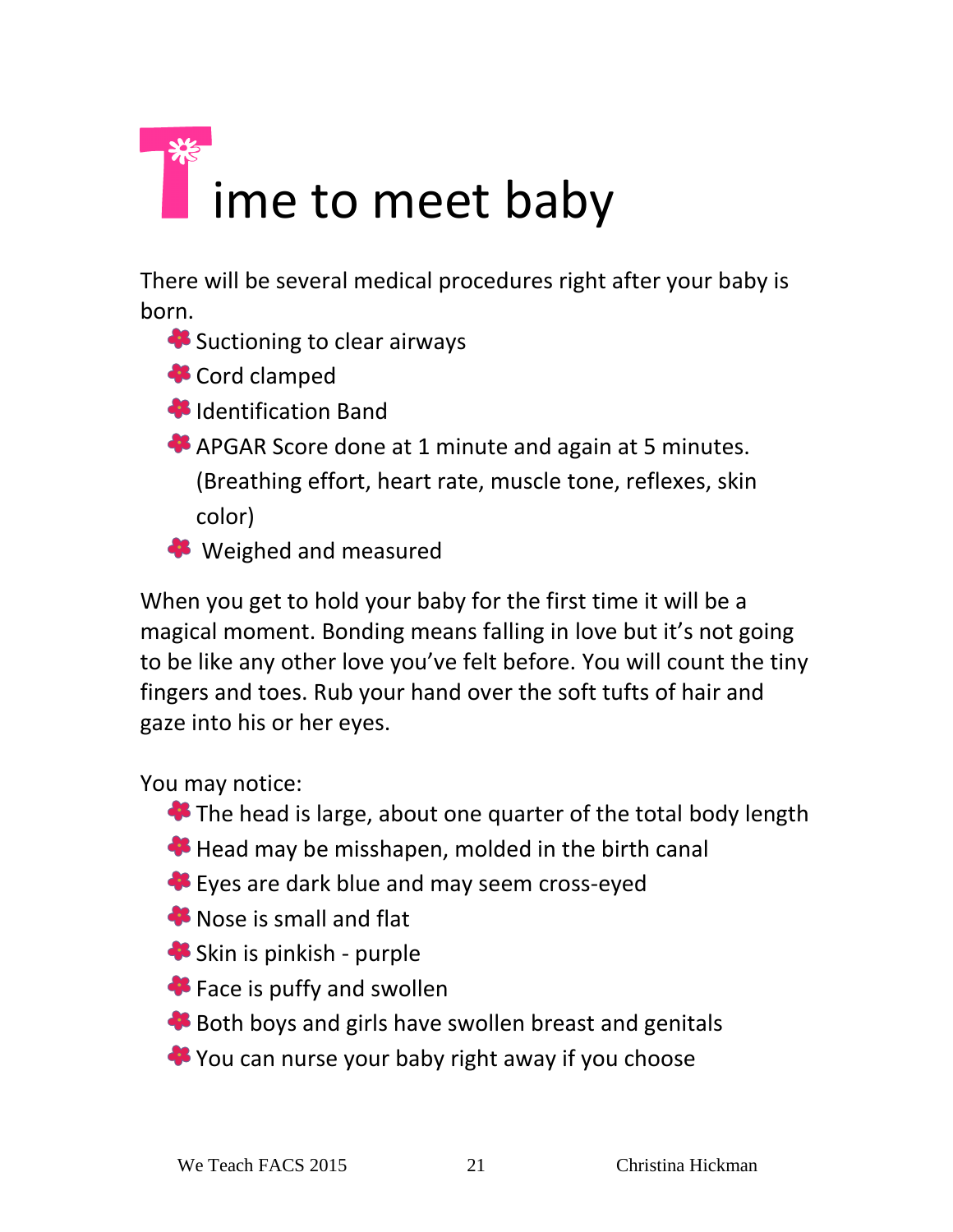

The uterus is an amazing organ with the ability to endure pregnancy and sustain another human being for 40 weeks by building its own life support system. It stretches to a capacity 500 times its original size, contracts with the force of 43 pounds of pressure per inch to dilate the cervix to the size of a large bagel to deliver a beautiful baby!

During the Next 6 Weeks:

- Uterus may cramp the first few days called 'afterpains'
- Uterus will return to its normal size called 'involution'
- $\bullet$  Discharge called 'lochia' will last  $4 6$  weeks going from red to pink to brown.
- Breastfeeding shrinks the uterus and ends lochia faster
- $\bullet$  Menstrual period will return 6 12 weeks after delivery
- You CAN get pregnant very easily, even if your period hasn't returned. Birth control is a must!
- Stitches will dissolve in a week or two

The uterus is like a deflated balloon after delivery. It's not the original size, it's wet and dark inside and the cervix is wide open – perfect for an infection. Avoid putting anything in the vagina for 6 weeks.

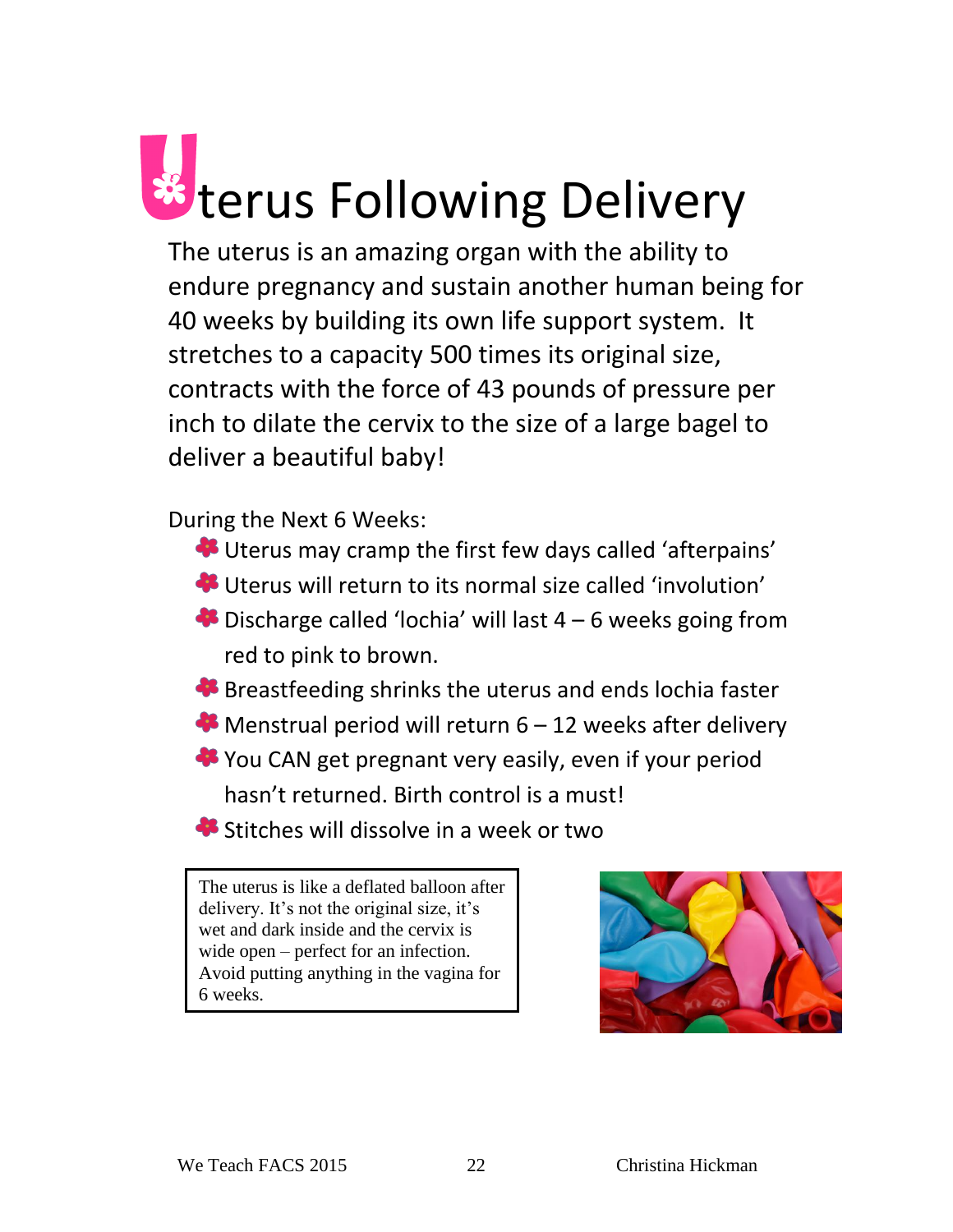

Being a new parent can seem overwhelming! Your baby didn't come with an instruction manual and there's always so much to do and remember. Your life will never be the same. Pregnancy and delivery is considered a huge medical event. It is very stressful on the physical body.

Here are some helpful tips:

You will have to stay organized so all of baby's medical needs are met. Use a planner (paper or phone app)

Keep all important contact info up to date.

You will tire easily with fatigue from childbirth. Your body is healing on the inside.

**Mom needs a nap every time baby sleeps.** 

Pump and store breast milk so others can feed baby

It will be harder to do things on the spur of the moment. It will take some planning to get yourself and baby ready.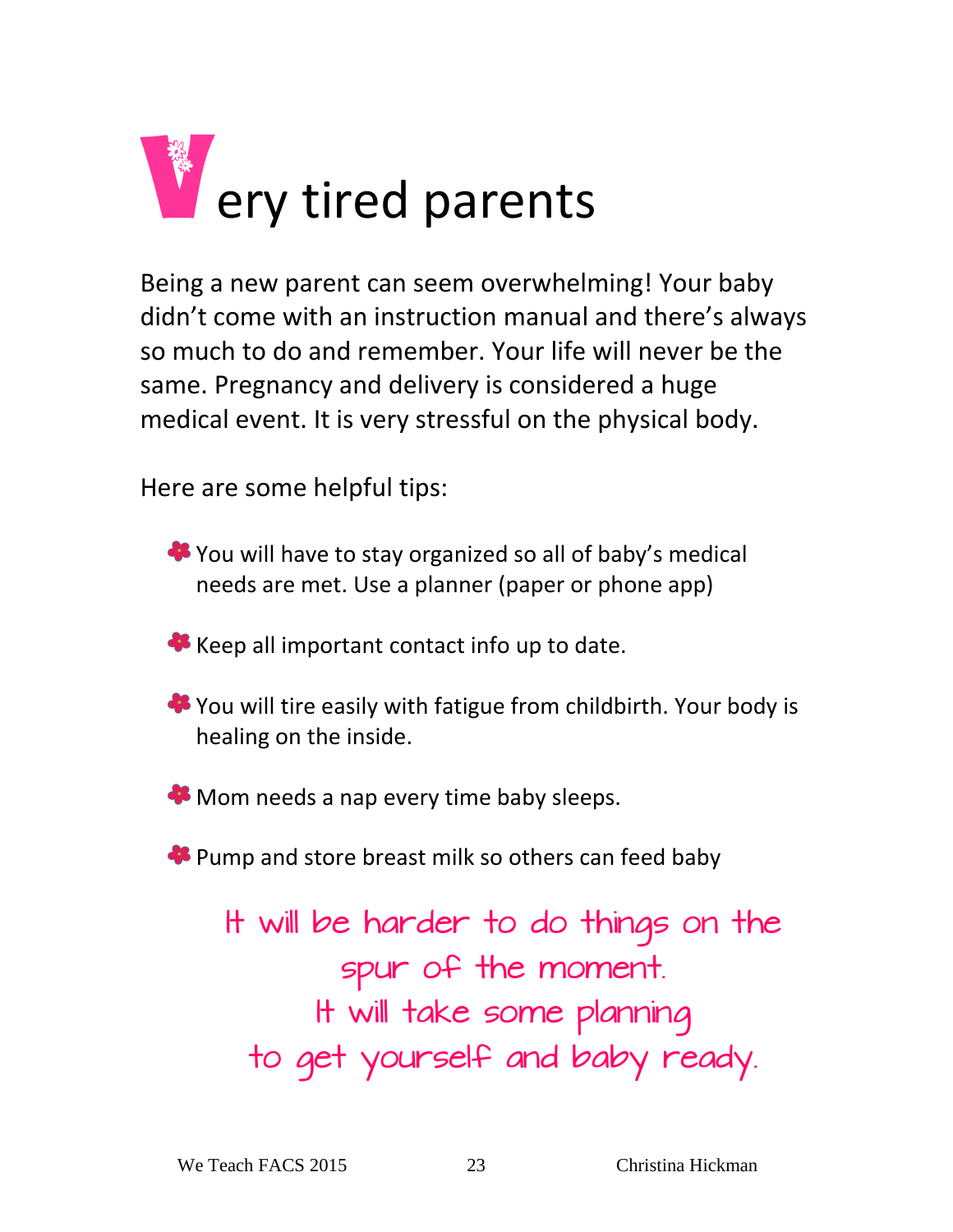

Taking your baby home can be exciting and scary. You will need to have someone help you for the first couple weeks. Over time you will become more comfortable and confident. Postpartum is the next 6 weeks after delivery.

Breasts secrete colostrum in the first 3-5 days

- You will start losing weight right after delivery
- Take it easy, if you get a burst of energy and overdo it, the discharge may go back to red.
- Eat healthy so you have energy and can heal.
- Constipation is normal after birth (eat fiber)
- Your body has gone through a lot and you'll need rest as you recover.
- Hormonal changes will cause fatigue, night sweats & mood swings.
- Feeling blue is common with fatigue, hormones and being overwhelmed. 50-80% of new moms get baby blues which lasts 1-2 weeks
- Some women have postpartum depression
- Take time for yourself; continue doing the same relaxation you practiced before labor.

See your OB six weeks after delivery for your postpartum checkup. You need to take care of yourself because you have someone depending on you!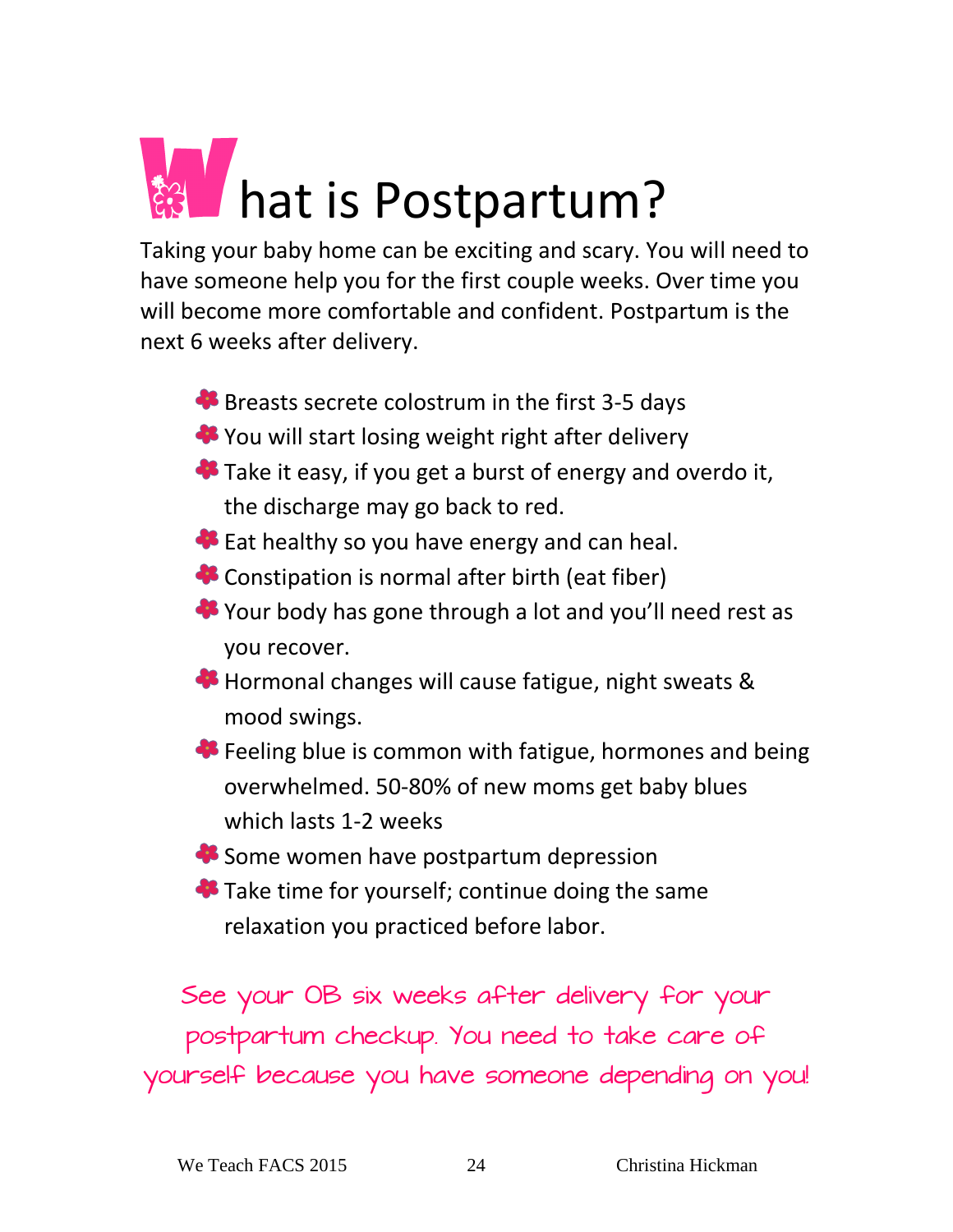

Always get your doctors approval before beginning any exercise program. Once you begin to feel stronger there are some simple things you can do during your first 6 weeks:

Deep breathing **\*** meditation gently dance with your baby

Exercise will help alleviate stress and tension and get your pre-baby body back!



Find someone to watch your baby so you can get away for an hour.

> It will be refreshing and you'll feel better.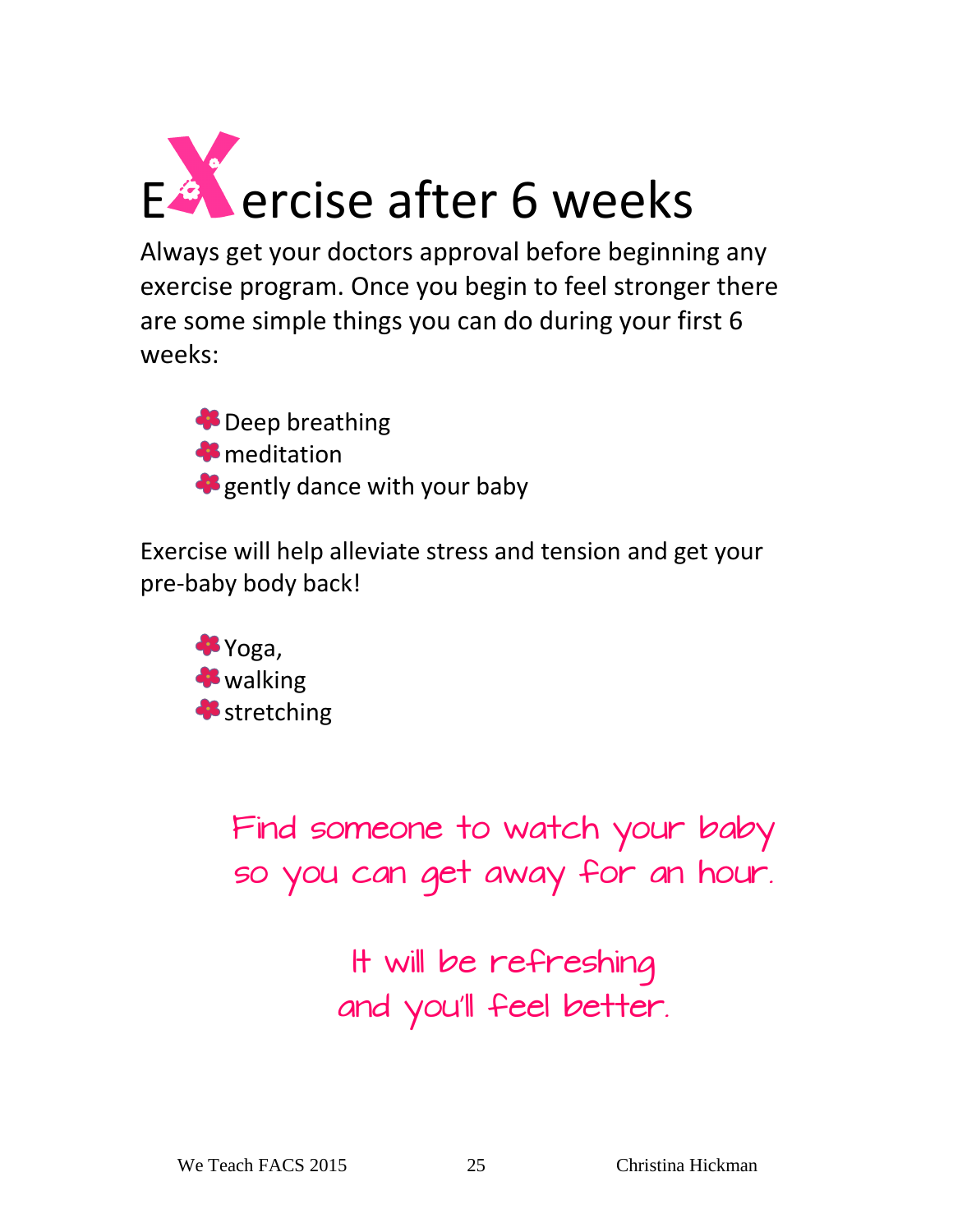

The African Proverb, "it takes a whole village to raise a child" should encourage you to find support from your family, friends, and community.

You can get assistance from:

- Children's assistance
- Child Care Programs
- Churches & clergy
- Counseling
- Crisis Centers
- Education & Training
- Employment Services
- Financial Assistance
- Government Programs
- **Housing Assistance**
- Legal Services
- Libraries
- **Medical Services**
- **Pregnancy and Parenting Agencies**
- Substance Abuse
- <sup>1</sup>S Transportation
- Utilities Assistance